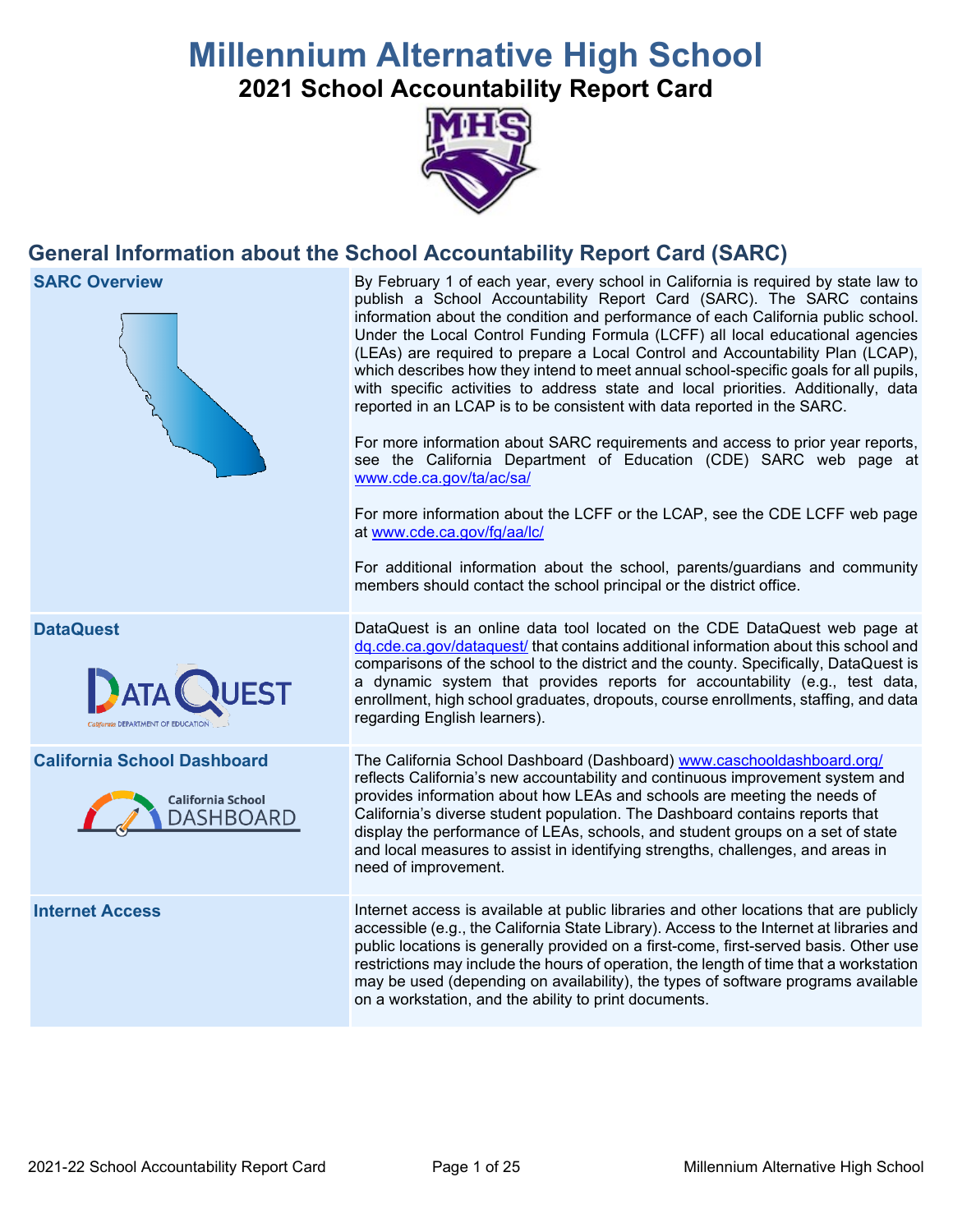## **2021-22 School Contact Information**

| <b>School Name</b>                               | Millennium Alternative High School |  |  |  |
|--------------------------------------------------|------------------------------------|--|--|--|
| <b>Street</b>                                    | 760 Magnolia Ave.                  |  |  |  |
| City, State, Zip                                 | Piedmont, CA 94611-4029            |  |  |  |
| <b>Phone Number</b>                              | (510) 594-2702                     |  |  |  |
| <b>Principal</b>                                 | Shannon Fierro                     |  |  |  |
| <b>Email Address</b>                             | sfierro@piedmont.k12.ca.us         |  |  |  |
| <b>School Website</b>                            | www.piedmont.k12.ca.us/mhs         |  |  |  |
| County-District-School (CDS) Code 01612750130286 |                                    |  |  |  |

| 2021-22 District Contact Information |                                              |  |  |  |
|--------------------------------------|----------------------------------------------|--|--|--|
| <b>District Name</b>                 | <b>Piedmont City Unified School District</b> |  |  |  |
| <b>Phone Number</b>                  | $(510) 594 - 2600$                           |  |  |  |
| Superintendent                       | <b>Randall Booker</b>                        |  |  |  |
| <b>Email Address</b>                 | rbooker@piedmont.k12.ca.us                   |  |  |  |
| <b>District Website Address</b>      | http://www.piedmont.k12.ca.us/               |  |  |  |

#### **2021-22 School Overview**

Millennium High School is an alternative high school located in Piedmont, a city of about 10,000 residents located in the hills above the San Francisco Bay Area. Millennium High School is located on the Piedmont High School campus and shares many resources with the school. Students at Millennium High School are challenged in small, interactive, non-competitive classes. Instruction is individualized and students work at their ow n pace to achieve mastery. Many opportunities are provided for experiential learning, self-directed projects, small group discussions, tutorials, community based learning, service learning, interdisciplinary and multiple intelligence instruction, flexible scheduling and personal counseling.

Millennium High School seeks to instill in our students a commitment to RISE, our student learner outcomes of RESPECT: Honor yourself, your commitments and your environment; IMPACT: Recognize your responsibilities with the community; SKILLS: Develop the academic and social abilities to achieve success; ENGAGE: Courageously take ownership of your personal growth and future. We are committed to supporting each student's personal and academic goals in an emotionally as well as physically safe environment. Students are recognized for and supported to develop strengths and talents unique to them as individuals as well as challenged to expand their areas of competence and comfort. We foster a climate where respect for the learning process is upheld by honoring the diversity of learning styles and emotional histories present in our students. We promote academic excellence and personal growth through our dedication to meeting the needs of our students, regardless of each one's level of proficiency. We create opportunities for our students to become active, engaged participants in their school and larger communities.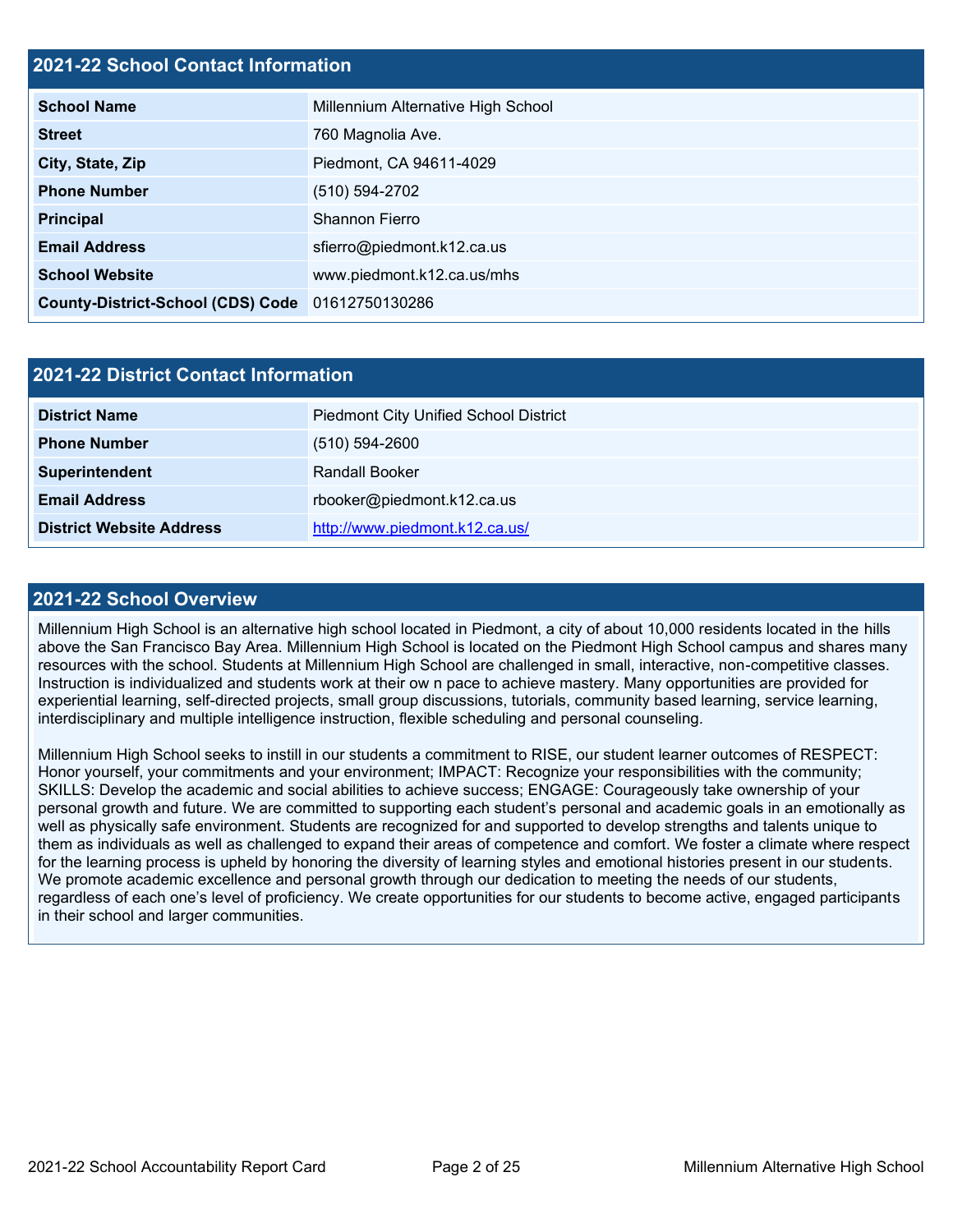# **About this School**

| 2020-21 Student Enrollment by Grade Level |                           |  |  |  |
|-------------------------------------------|---------------------------|--|--|--|
| <b>Grade Level</b>                        | <b>Number of Students</b> |  |  |  |
| Grade 9                                   | 11                        |  |  |  |
| Grade 10                                  | 13                        |  |  |  |
| Grade 11                                  | 11                        |  |  |  |
| Grade 12                                  | 22                        |  |  |  |
| <b>Total Enrollment</b>                   | 57                        |  |  |  |

### **2020-21 Student Enrollment by Student Group**

| <b>Student Group</b>                   | <b>Percent of Total Enrollment</b> |
|----------------------------------------|------------------------------------|
| Asian                                  | 7                                  |
| <b>Black or African American</b>       | 14                                 |
| <b>Filipino</b>                        | 1.8                                |
| <b>Hispanic or Latino</b>              | 21.1                               |
| <b>Two or More Races</b>               | 19.3                               |
| <b>White</b>                           | 36.8                               |
| <b>English Learners</b>                | 1.8                                |
| <b>Socioeconomically Disadvantaged</b> | 15.8                               |
| <b>Students with Disabilities</b>      | 33.3                               |

# **A. Conditions of Learning State Priority: Basic**

The SARC provides the following information relevant to the State priority: Basic (Priority 1):

- Degree to which teachers are appropriately assigned and fully credentialed in the subject area and for the pupils they are teaching;
	- Pupils have access to standards-aligned instructional materials; and
- School facilities are maintained in good repair

Note: For more information refer to the Updated Teacher Equity Definitions web page at<https://www.cde.ca.gov/pd/ee/teacherequitydefinitions.asp>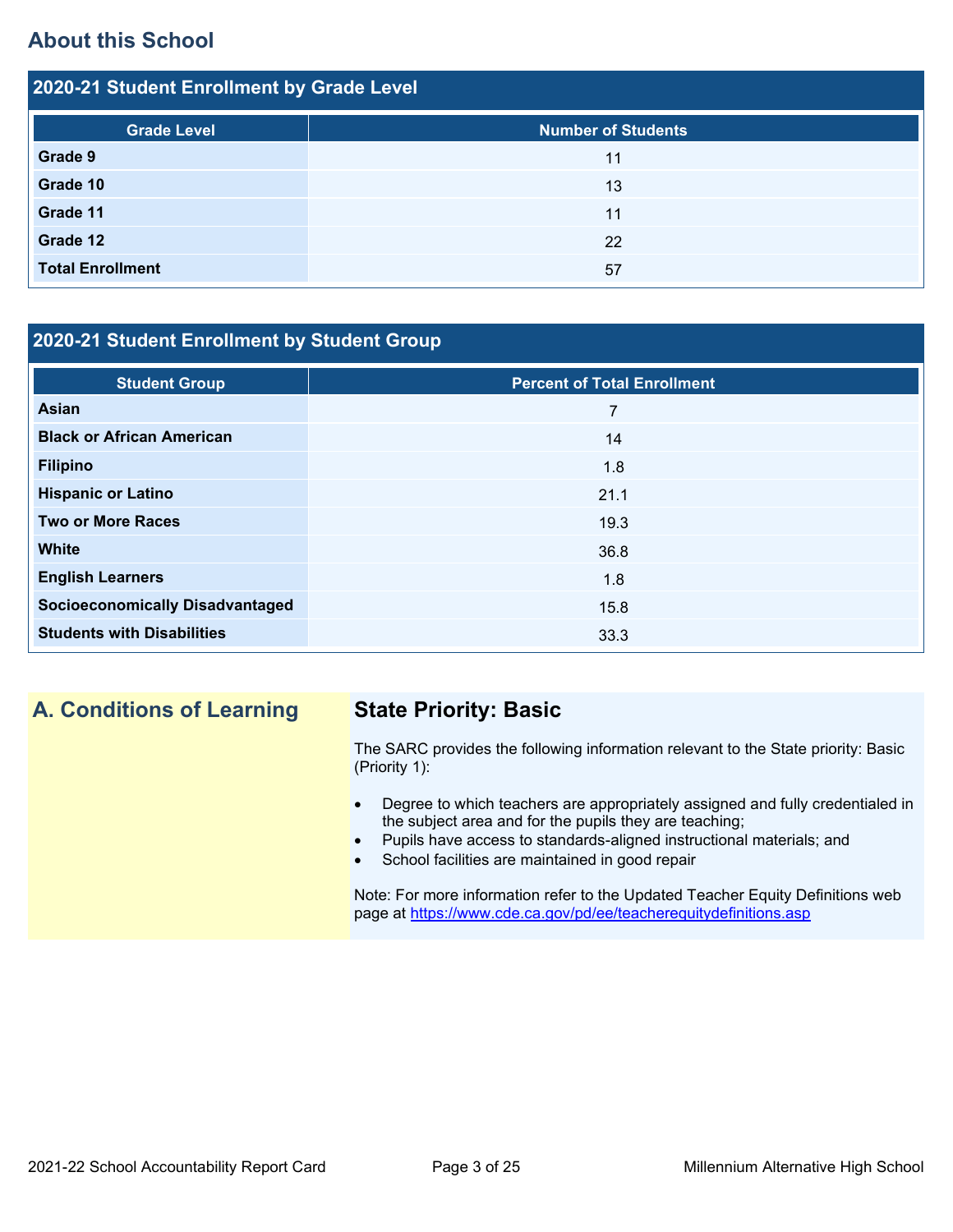| <b>2019-20 Teacher Preparation and Placement</b>                                                |         |  |  |
|-------------------------------------------------------------------------------------------------|---------|--|--|
| <b>Authorization/Assignment</b>                                                                 | 2019-20 |  |  |
| Fully (Preliminary or Clear) Credentialed for Subject and Student Placement (properly assigned) |         |  |  |
| <b>Intern Credential Holders Properly Assigned</b>                                              |         |  |  |
| Teachers Without Credentials and Misassignments ("ineffective" under ESSA)                      |         |  |  |
| Credentialed Teachers Assigned Out-of-Field ("out-of-field" under ESSA)                         |         |  |  |
| <b>Unknown</b>                                                                                  |         |  |  |
| <b>Total Teaching Positions</b>                                                                 |         |  |  |

Note: The data in this table is based on Full Time Equivalent (FTE) status. One FTE equals one staff member working full time; one FTE could also represent two staff members who each work 50 percent of full time. Additionally, an assignment is defined as a position that an educator is assigned to based on setting, subject, and grade level. An authorization is defined as the services that an educator is authorized to provide to students.

| 2019-20 Teachers Without Credentials and Misassignments (considered "ineffective" under ESSA) |         |  |  |
|-----------------------------------------------------------------------------------------------|---------|--|--|
| <b>Authorization/Assignment</b>                                                               | 2019-20 |  |  |
| <b>Permits and Waivers</b>                                                                    |         |  |  |
| <b>Misassignments</b>                                                                         |         |  |  |
| <b>Vacant Positions</b>                                                                       |         |  |  |
| <b>Total Teachers Without Credentials and Misassignments</b>                                  |         |  |  |

| <b>Indicator</b>                                              | 2019-20 |
|---------------------------------------------------------------|---------|
| <b>Credentialed Teachers Authorized on a Permit or Waiver</b> |         |
| <b>Local Assignment Options</b>                               |         |
| <b>Total Out-of-Field Teachers</b>                            |         |

| 2019-20 Class Assignments                                                                                                                           |         |  |  |
|-----------------------------------------------------------------------------------------------------------------------------------------------------|---------|--|--|
| <b>Indicator</b>                                                                                                                                    | 2019-20 |  |  |
| <b>Misassignments for English Learners</b><br>(a percentage of all the classes with English learners taught by teachers that are misassigned)       |         |  |  |
| No credential, permit or authorization to teach<br>(a percentage of all the classes taught by teachers with no record of an authorization to teach) |         |  |  |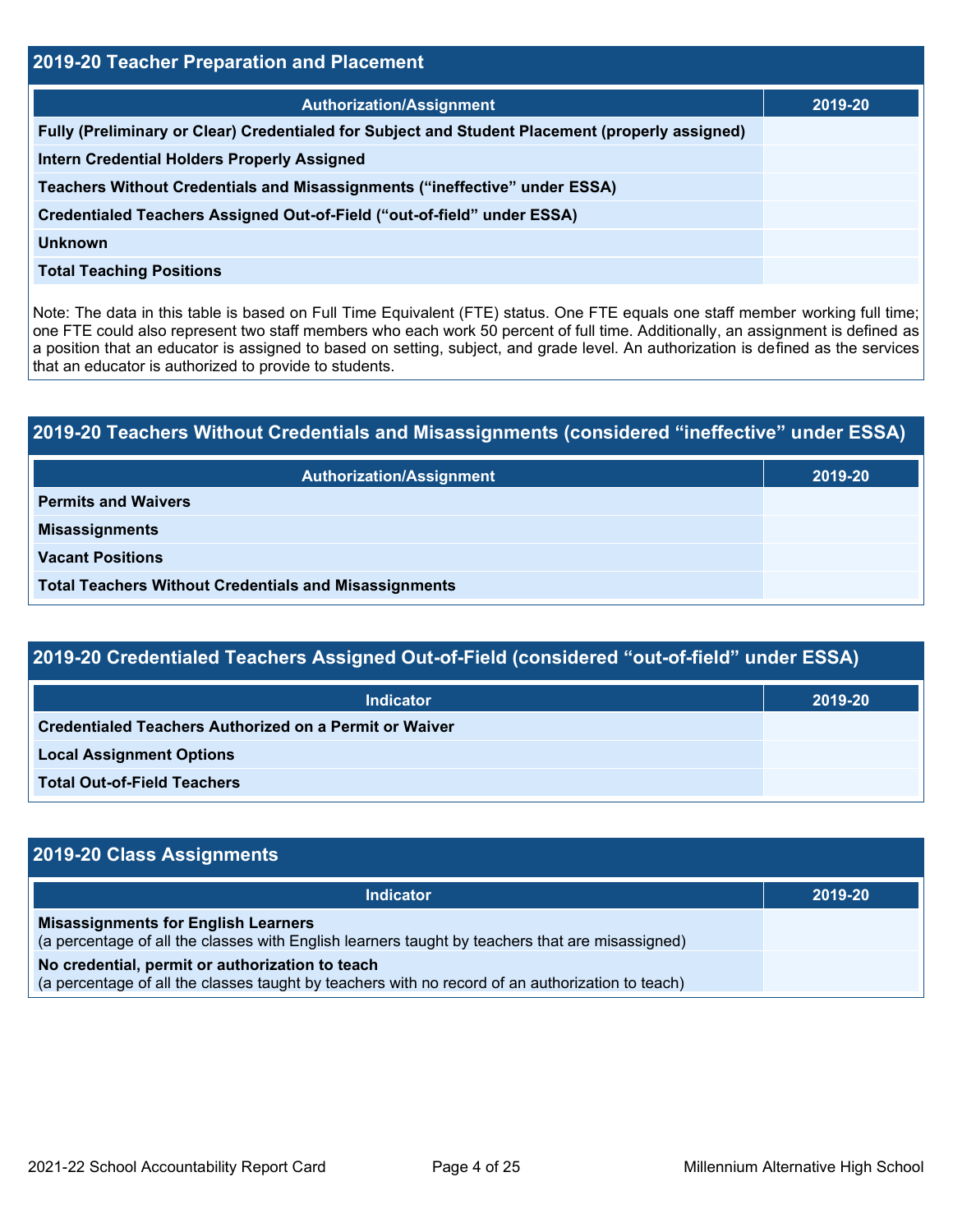#### **2021-22 Quality, Currency, Availability of Textbooks and Other Instructional Materials**

Piedmont Unified School District sets a high priority upon ensuring that sufficient textbooks and instructional materials are available to support the school's instructional program. Piedmont Unified School district held a Public Hearing on October 14, 2020 and determined that each school in the District has sufficient and good quality textbooks, instructional materials, and science lab equipment. All students, including English Learners, are given their own individual standard aligned textbooks in core subjects for use in the classroom and to take home. All textbooks and instructional materials used within the District are aligned with the California State Content Standards and Frameworks.

For 2021-2022, all textbooks and instructional materials at Millennium High School were in adequate supply and fair to excellent condition. 100% of students in each core subject area possessed the necessary textbooks and instructional materials, including the deployment of Chromebooks for all students for access to online instructional materials.

Piedmont School District follows the State Board of Education's recommended adoption cycle for core content materials. Teachers in the District have the opportunity to review the textbooks and provide feedback. Recommendations for final adoption are submitted to the Board of Education for approval.

#### **Year and month in which the data were collected Collection Contract Contract 2021**

| <b>Subject</b>                                         | Textbooks and Other Instructional Materials/year of<br><b>Adoption</b>                                                                                                                                                                                                                                                                                                                                                                                                                                                                                                                                | <b>From</b><br><b>Most</b><br><b>Recent</b><br><b>Adoption</b> | <b>Percent</b><br><b>Students</b><br><b>Lacking Own</b><br><b>Assigned</b><br><b>Copy</b> |
|--------------------------------------------------------|-------------------------------------------------------------------------------------------------------------------------------------------------------------------------------------------------------------------------------------------------------------------------------------------------------------------------------------------------------------------------------------------------------------------------------------------------------------------------------------------------------------------------------------------------------------------------------------------------------|----------------------------------------------------------------|-------------------------------------------------------------------------------------------|
| <b>Reading/Language Arts</b>                           | No assigned textbooks; several fiction and nonfiction books                                                                                                                                                                                                                                                                                                                                                                                                                                                                                                                                           | <b>No</b>                                                      | $\Omega$                                                                                  |
| <b>Mathematics</b>                                     | Core Connections Series, CPM (College Preparatory<br>Mathematics) Educational Program; Grades 9-11, adopted<br>2016                                                                                                                                                                                                                                                                                                                                                                                                                                                                                   | Yes                                                            | $\Omega$                                                                                  |
| <b>Science</b>                                         | Prentice Hall, Freeman 9-12th                                                                                                                                                                                                                                                                                                                                                                                                                                                                                                                                                                         | Yes                                                            | $\Omega$                                                                                  |
| <b>History-Social Science</b>                          | Prentice Hall adopted 2001<br>Glencoe 11th adopted 1991                                                                                                                                                                                                                                                                                                                                                                                                                                                                                                                                               | Yes                                                            | $\Omega$                                                                                  |
| <b>Foreign Language</b>                                | Spanish<br>Avancemos 1,2,3 (Spanish, I, II, III grades 9-12)                                                                                                                                                                                                                                                                                                                                                                                                                                                                                                                                          | Yes                                                            | $\Omega$                                                                                  |
| <b>Health</b>                                          |                                                                                                                                                                                                                                                                                                                                                                                                                                                                                                                                                                                                       |                                                                | $\Omega$                                                                                  |
| <b>Visual and Performing Arts</b>                      |                                                                                                                                                                                                                                                                                                                                                                                                                                                                                                                                                                                                       |                                                                | 0                                                                                         |
| <b>Science Laboratory Equipment</b><br>$(grades 9-12)$ | Science Lab Equipment (9-12)<br>All students a Millennium High school have access to a full<br>science lab classroom and an adequate supply of science<br>laboratory equipment w ithin the science classrooms. Science<br>lab equipment includes, but is not limited to: microscopes,<br>ring stands, clamps, support strings, utility clamps, test tubes,<br>test tube holders, test tube brushes, crucible tongs, flasks,<br>beakers, and Bunsen burners. In Distance Learning, teachers<br>have supplemented with online lab tools and have distributed<br>lab materials to students for home use. | Yes                                                            | 0                                                                                         |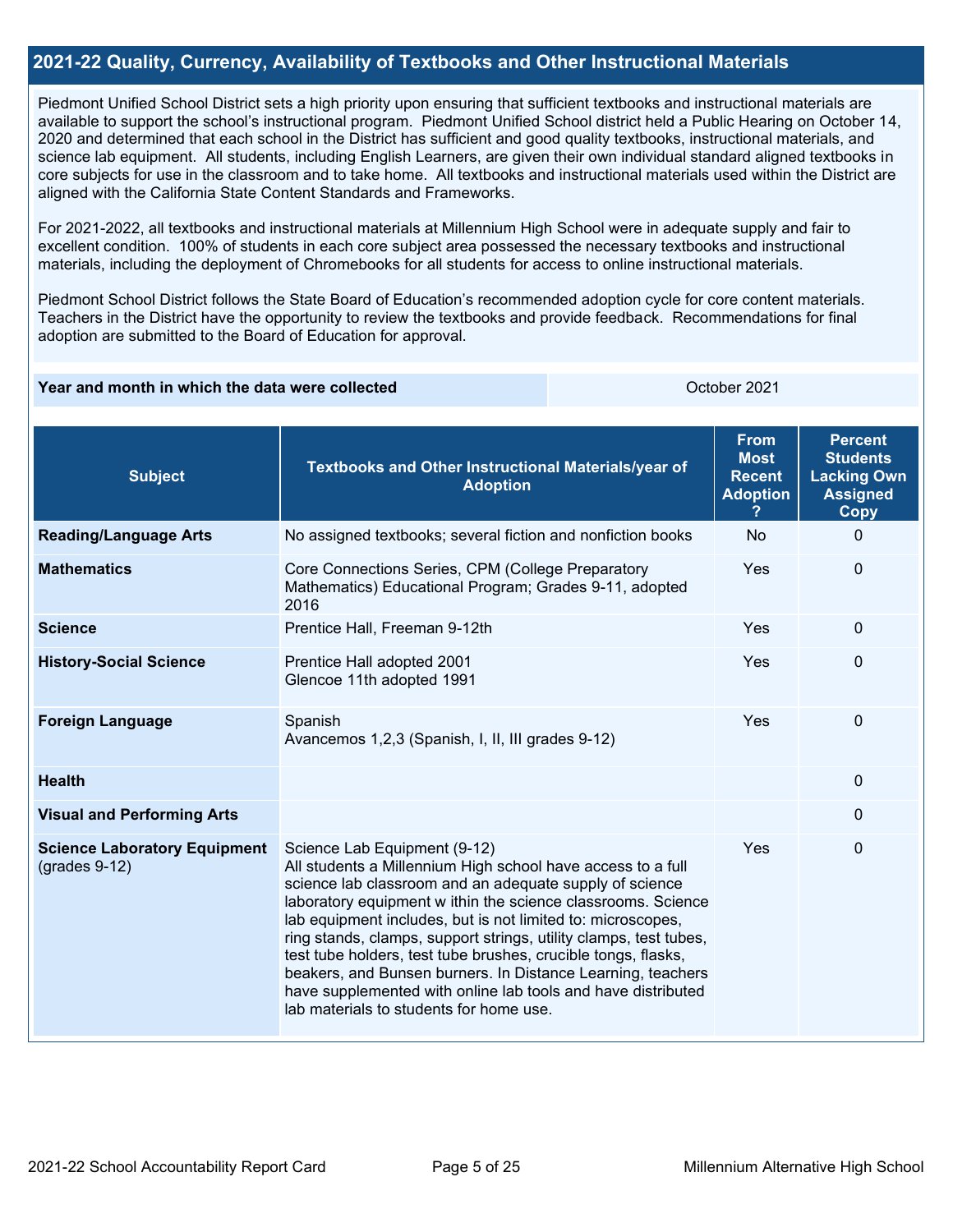#### **School Facility Conditions and Planned Improvements**

Millennium High School is located on the Piedmont High School campus. Piedmont High School was partially modernized in conjunction with the District's Seismic Safety Bond Program. The "30's" building was renovated, but other buildings on the campus, including the building housing MHS, were not deemed a seismic collapse hazard ("10's","20's","40's", "Alan Harvey Theater" and "Binks Gym"). They have not been modernized. Priorities for MHS maintenance are roof and Mechanical/HVAC repairs and replacement.

The passage of the H1 Bond in November 2016 has resulted in the design and construction of a new STEAM (Science, Technology, Engineering, Art, and Math) Building at PHS (completed Fall 2020) and new Alan Harvey Theater (expected completion in February 2022).

The school is rated in "good" overall condition by the Facility Inspection Tool.

#### **Year and month of the most recent FIT report** 12/06/2021 12/06/2021

| <b>System Inspected</b>                                                | <b>Rate</b><br>Good       | Rate<br>Fair | Rate<br>Poor | <b>Repair Needed and Action Taken or Planned</b>                            |
|------------------------------------------------------------------------|---------------------------|--------------|--------------|-----------------------------------------------------------------------------|
| <b>Systems:</b><br>Gas Leaks, Mechanical/HVAC, Sewer                   |                           | X            |              | Mechanical/HVAC issues in Binks Gym, 40's/MHS<br>building, and Witter Field |
| Interior:<br>Interior Surfaces                                         | X                         |              |              |                                                                             |
| <b>Cleanliness:</b><br>Overall Cleanliness, Pest/Vermin Infestation    | $\mathsf{X}$              |              |              |                                                                             |
| <b>Electrical</b>                                                      | $\boldsymbol{\mathsf{X}}$ |              |              |                                                                             |
| <b>Restrooms/Fountains:</b><br>Restrooms, Sinks/ Fountains             | X                         |              |              |                                                                             |
| Safety:<br>Fire Safety, Hazardous Materials                            | X                         |              |              |                                                                             |
| Structural:<br>Structural Damage, Roofs                                | $\boldsymbol{\mathsf{X}}$ |              |              | Roof deficiency in Binks Gym, 40's Bldg                                     |
| External:<br>Playground/School Grounds, Windows/<br>Doors/Gates/Fences | X                         |              |              |                                                                             |

| <b>Overall Facility Rate</b> |      |      |      |  |  |
|------------------------------|------|------|------|--|--|
| <b>Exemplary</b>             | Good | Fair | Poor |  |  |
|                              |      |      |      |  |  |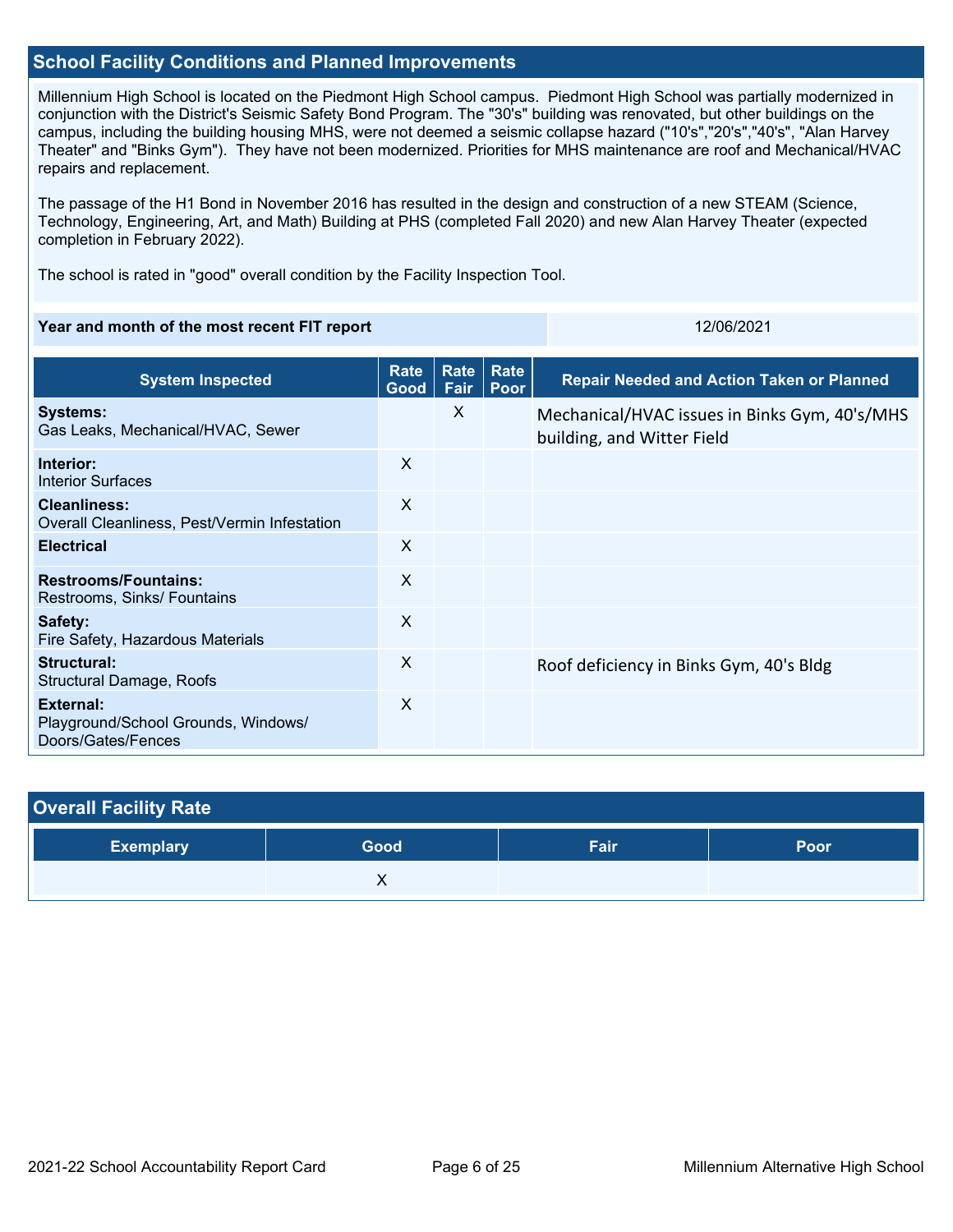# **B. Pupil Outcomes State Priority: Pupil Achievement**

The SARC provides the following information relevant to the State priority: Pupil Achievement (Priority 4):

#### **Statewide Assessments**

(i.e., California Assessment of Student Performance and Progress [CAASPP] System includes the Smarter Balanced Summative Assessments for students in the general education population and the California Alternate Assessments [CAAs] for English language arts/literacy [ELA] and mathematics given in grades three through eight and grade eleven. Only eligible students may participate in the administration of the CAAs. CAAs items are aligned with alternate achievement standards, which are linked with the Common Core State Standards [CCSS] for students with the most significant cognitive disabilities).

The CAASPP System encompasses the following assessments and student participation requirements:

- 1. **Smarter Balanced Summative Assessments and CAAs for ELA** in grades three through eight and grade eleven.
- 2. **Smarter Balanced Summative Assessments and CAAs for mathematics** in grades three through eight and grade eleven.
- 3. **California Science Test (CAST) and CAAs for Science** in grades five, eight, and once in high school (i.e., grade ten, eleven, or twelve).

#### **SARC Reporting in the 2020-2021 School Year Only**

Where the most viable option, LEAs were required to administer the statewide summative assessment in ELA and mathematics. Where a statewide summative assessment was not the most viable option for the LEA (or for one or more gradelevel[s] within the LEA) due to the pandemic, LEAs were allowed to report results from a different assessment that met the criteria established by the State Board of Education (SBE) on March 16, 2021. The assessments were required to be:

- Aligned with CA CCSS for ELA and mathematics;
- Available to students in grades 3 through 8, and grade 11; and
- Uniformly administered across a grade, grade span, school, or district to all eligible students.

#### **Options**

Note that the CAAs could only be administered in-person following health and safety requirements. If it was not viable for the LEA to administer the CAAs in person with health and safety guidelines in place, the LEA was directed to not administer the tests. There were no other assessment options available for the CAAs. Schools administered the Smarter Balanced Summative Assessments for ELA and mathematics, other assessments that meet the SBE criteria, or a combination of both, and they could only choose one of the following:

- Smarter Balanced ELA and mathematics summative assessments;
- Other assessments meeting the SBE criteria; or
- Combination of Smarter Balanced ELA and mathematics summative assessments and other assessments.

The percentage of students who have successfully completed courses that satisfy the requirements for entrance to the University of California and the California State University, or career technical education sequences or programs of study.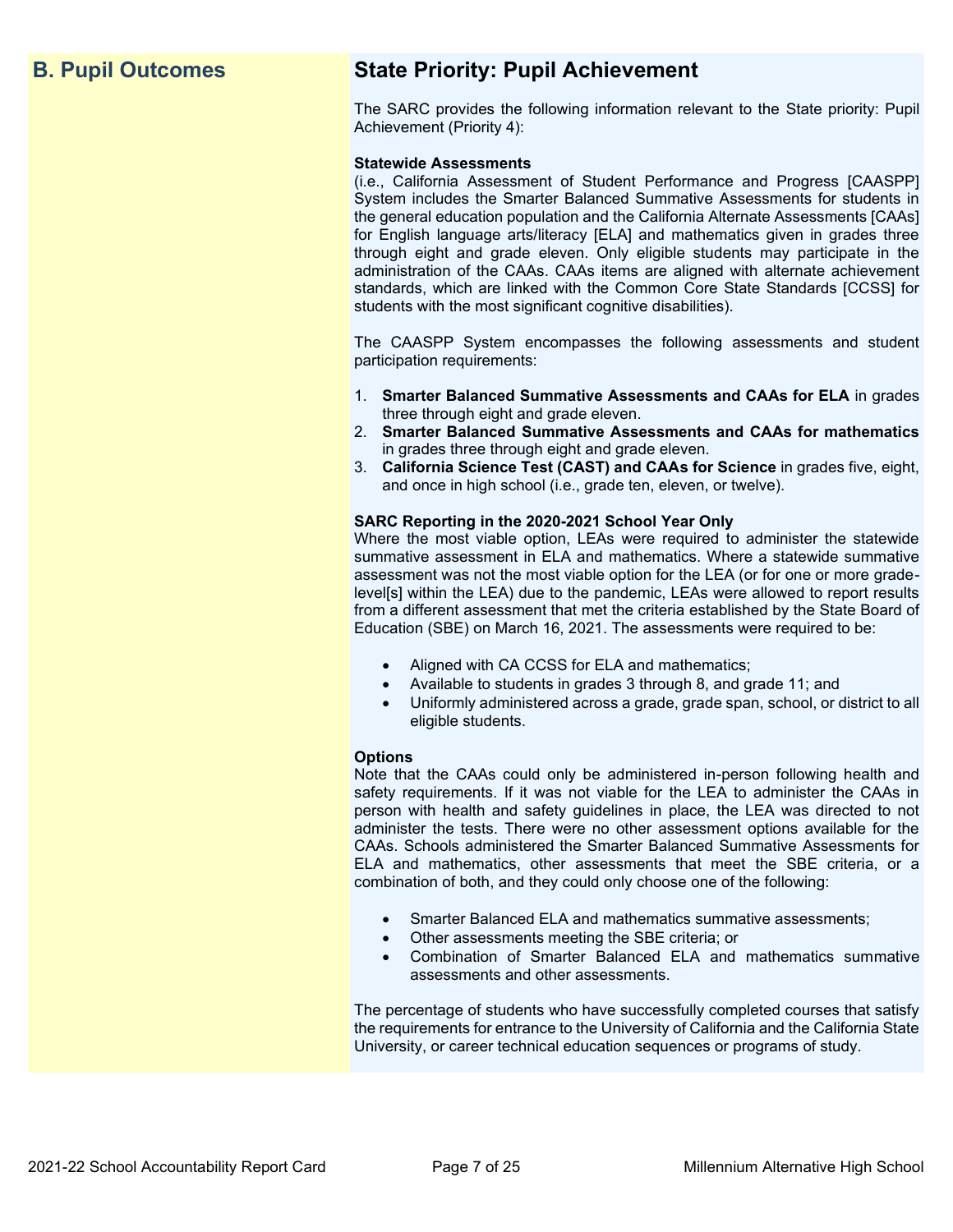#### **Percentage of Students Meeting or Exceeding the State Standard on CAASPP**

This table displays CAASPP test results in ELA and mathematics for all students grades three through eight and grade eleven taking and completing a state-administered assessment.

The 2019-2020 data cells with N/A values indicate that the 2019-2020 data are not available due to the COVID-19 pandemic and resulting summative test suspension. The Executive Order N-30-20 was issued which waived the assessment, accountability, and reporting requirements for the 2019-2020 school year.

The 2020-2021 data cells have N/A values because these data are not comparable to other year data due to the COVID-19 pandemic during the 2020-2021 school year. Where the CAASPP assessments in ELA and/or mathematics is not the most viable option, the LEAs were allowed to administer local assessments. Therefore, the 2020-2021 data between school years for the school, district, state are not an accurate comparison. As such, it is inappropriate to compare results of the 2020-2021 school year to other school years.

| Subject                                                              | <b>School</b><br>2019-20 | <b>School</b><br>2020-21 | <b>District</b><br>2019-20 | <b>District</b><br>2020-21 | <b>State</b><br>2019-20 | <b>State</b><br>2020-21 |
|----------------------------------------------------------------------|--------------------------|--------------------------|----------------------------|----------------------------|-------------------------|-------------------------|
| <b>English Language Arts/Literacy</b><br>$\left($ grades 3-8 and 11) | N/A                      | N/A                      | N/A                        | N/A                        | N/A                     | N/A                     |
| <b>Mathematics</b><br>$(grades 3-8 and 11)$                          | N/A                      | N/A                      | N/A                        | N/A                        | N/A                     | N/A                     |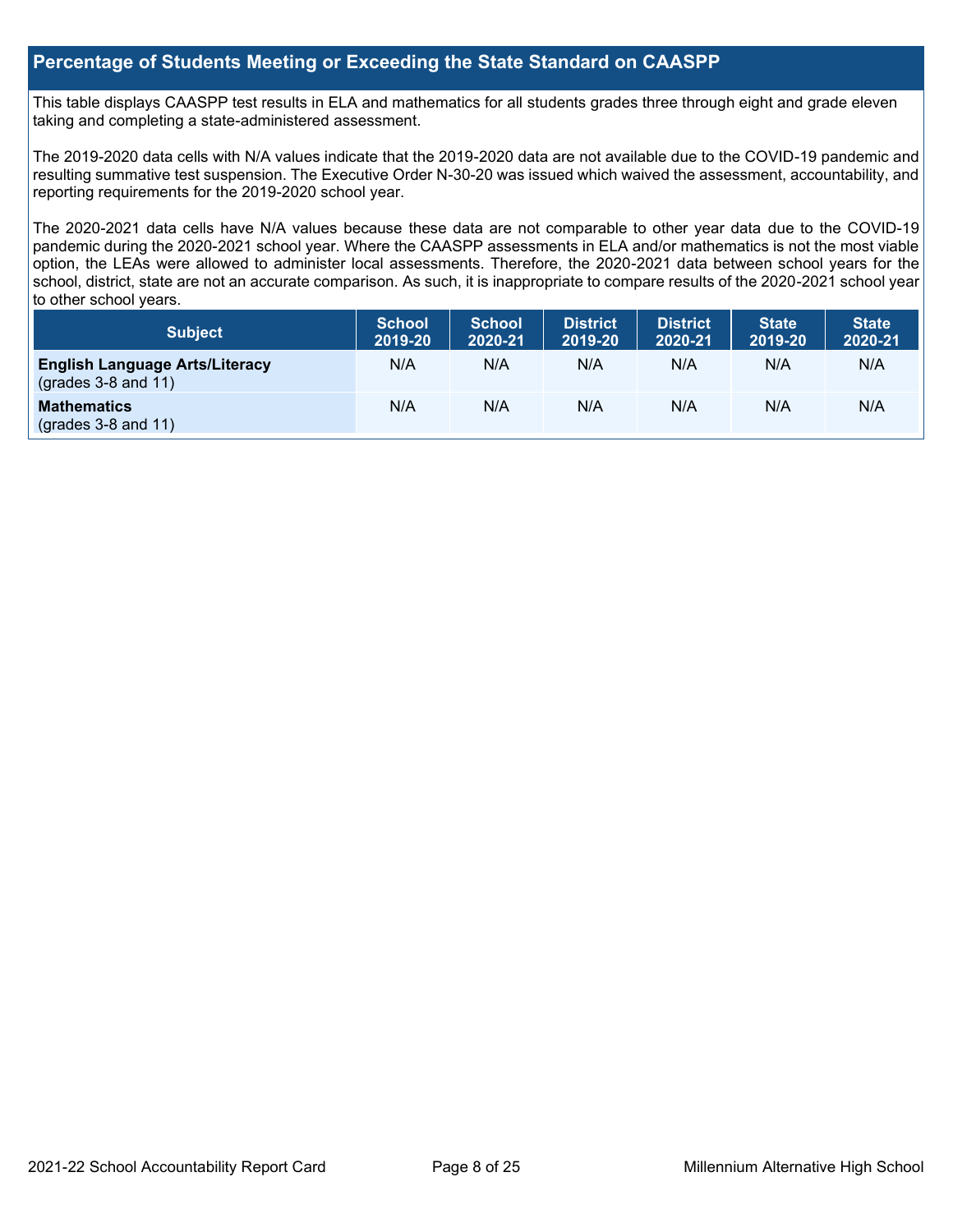### **2020-21 CAASPP Test Results in ELA by Student Group**

This table displays CAASPP test results in ELA by student group for students grades three through eight and grade eleven taking and completing a state-administered assessment. The CDE will populate this table for schools in cases where the school administered the CAASPP assessment. In cases where the school administered a local assessment instead of CAASPP, the CDE will populate this table with "NT" values, meaning this school did not test students using the CAASPP. See the local assessment(s) table for more information.

| <b>CAASPP</b><br><b>Student Groups</b>               | <b>CAASPP</b><br><b>Total</b><br><b>Enrollment</b> | <b>CAASPP</b><br><b>Number</b><br><b>Tested</b> | <b>CAASPP</b><br><b>Percent</b><br><b>Tested</b> | <b>CAASPP</b><br><b>Percent</b><br><b>Not Tested</b> | <b>CAASPP</b><br><b>Percent</b><br><b>Met or</b><br><b>Exceeded</b> |
|------------------------------------------------------|----------------------------------------------------|-------------------------------------------------|--------------------------------------------------|------------------------------------------------------|---------------------------------------------------------------------|
| <b>All Students</b>                                  | 11                                                 | 10                                              | 90.91                                            | 9.09                                                 | --                                                                  |
| <b>Female</b>                                        | --                                                 | $\sim$                                          | --                                               | --                                                   | --                                                                  |
| <b>Male</b>                                          | --                                                 | $\overline{\phantom{m}}$                        | --                                               | $\sim$                                               | --                                                                  |
| American Indian or Alaska Native                     | $\Omega$                                           | $\mathbf 0$                                     | $\mathbf{0}$                                     | $\Omega$                                             | $\Omega$                                                            |
| <b>Asian</b>                                         | $-$                                                | $\sim$ $\sim$                                   | $-$                                              | $\overline{a}$                                       | $-$                                                                 |
| <b>Black or African American</b>                     | $\qquad \qquad -$                                  | $\overline{\phantom{m}}$                        | --                                               | --                                                   | --                                                                  |
| <b>Filipino</b>                                      | $\Omega$                                           | $\mathbf 0$                                     | $\Omega$                                         | $\Omega$                                             | $\Omega$                                                            |
| <b>Hispanic or Latino</b>                            | --                                                 | $\overline{\phantom{m}}$                        | $\hspace{0.05cm}$ – $\hspace{0.05cm}$            | $\sim$                                               | --                                                                  |
| <b>Native Hawaiian or Pacific Islander</b>           | $\Omega$                                           | $\pmb{0}$                                       | $\mathbf 0$                                      | $\overline{0}$                                       | 0                                                                   |
| <b>Two or More Races</b>                             | --                                                 | $\sim$                                          | --                                               | --                                                   | --                                                                  |
| <b>White</b>                                         |                                                    | $\sim$                                          | --                                               | --                                                   |                                                                     |
| <b>English Learners</b>                              | $\Omega$                                           | $\mathbf 0$                                     | $\mathbf{0}$                                     | $\Omega$                                             | $\Omega$                                                            |
| <b>Foster Youth</b>                                  | $\Omega$                                           | $\mathbf 0$                                     | $\mathbf{0}$                                     | $\mathbf{0}$                                         | 0                                                                   |
| <b>Homeless</b>                                      | $\mathbf 0$                                        | $\pmb{0}$                                       | $\mathbf{0}$                                     | $\mathbf{0}$                                         | 0                                                                   |
| <b>Military</b>                                      | $\Omega$                                           | $\mathbf 0$                                     | $\mathbf{0}$                                     | $\mathbf{0}$                                         | 0                                                                   |
| <b>Socioeconomically Disadvantaged</b>               | --                                                 | --                                              |                                                  |                                                      |                                                                     |
| <b>Students Receiving Migrant Education Services</b> | $\Omega$                                           | $\mathbf 0$                                     | $\Omega$                                         | $\mathbf{0}$                                         | 0                                                                   |
| <b>Students with Disabilities</b>                    | $- -$                                              | $\overline{\phantom{a}}$                        | --                                               | --                                                   | --                                                                  |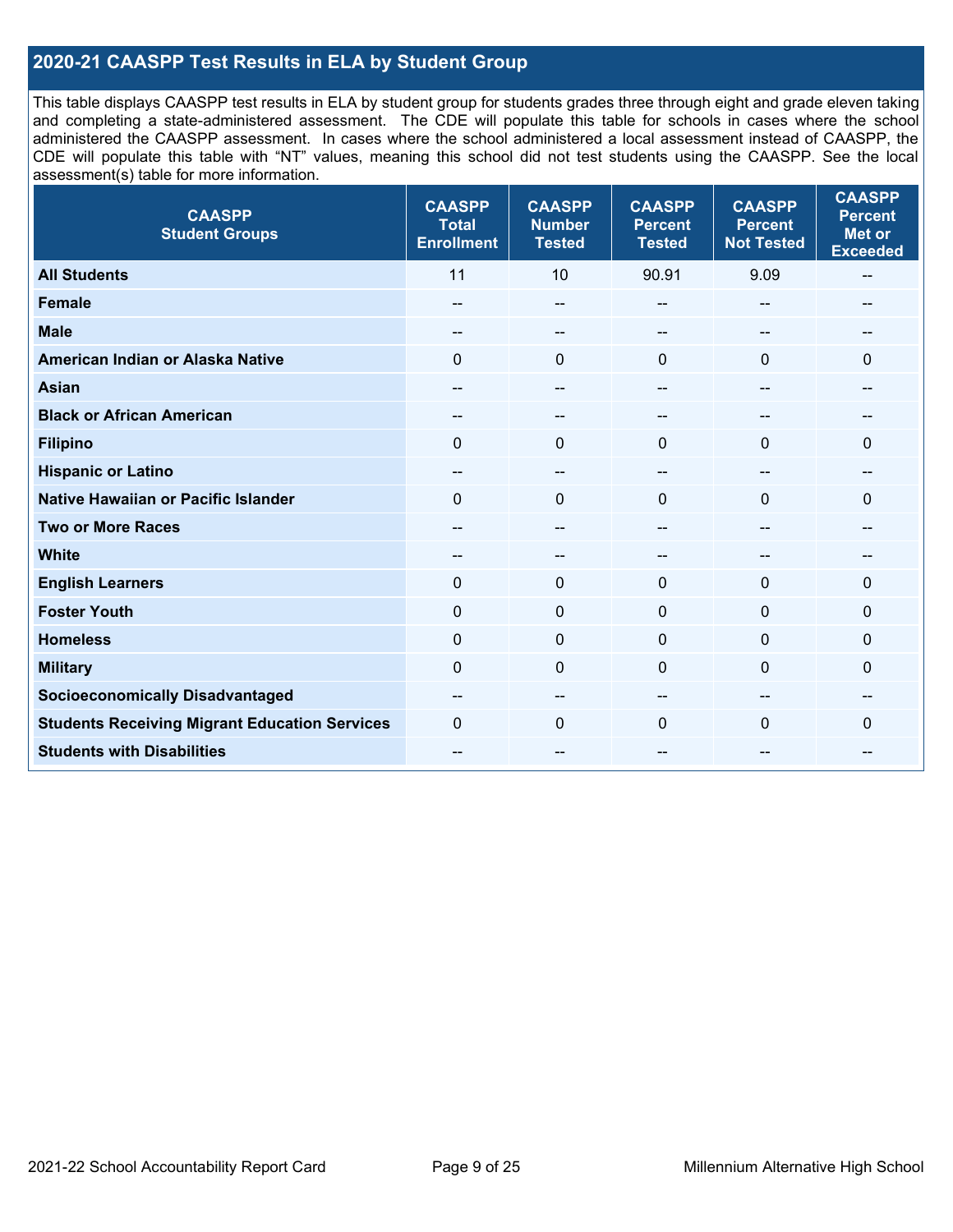### **2020-21 CAASPP Test Results in Math by Student Group**

This table displays CAASPP test results in Math by student group for students grades three through eight and grade eleven taking and completing a state-administered assessment. The CDE will populate this table for schools in cases where the school administered the CAASPP assessment. In cases where the school administered a local assessment instead of CAASPP, the CDE will populate this table with "NT" values, meaning this school did not test students using the CAASPP. See the local assessment(s) table for more information.

| <b>CAASPP</b><br><b>Student Groups</b>               | <b>CAASPP</b><br><b>Total</b><br><b>Enrollment</b> | <b>CAASPP</b><br><b>Number</b><br><b>Tested</b> | <b>CAASPP</b><br><b>Percent</b><br><b>Tested</b> | <b>CAASPP</b><br><b>Percent</b><br><b>Not Tested</b> | <b>CAASPP</b><br><b>Percent</b><br><b>Met or</b><br><b>Exceeded</b> |
|------------------------------------------------------|----------------------------------------------------|-------------------------------------------------|--------------------------------------------------|------------------------------------------------------|---------------------------------------------------------------------|
| <b>All Students</b>                                  | 11                                                 | 8                                               | 72.73                                            | 27.27                                                | $\sim$                                                              |
| <b>Female</b>                                        | --                                                 | --                                              | --                                               | --                                                   |                                                                     |
| <b>Male</b>                                          | --                                                 | --                                              | --                                               |                                                      | --                                                                  |
| American Indian or Alaska Native                     | $\mathbf{0}$                                       | $\mathbf 0$                                     | $\mathbf{0}$                                     | $\Omega$                                             | $\mathbf 0$                                                         |
| <b>Asian</b>                                         | --                                                 | --                                              |                                                  |                                                      | --                                                                  |
| <b>Black or African American</b>                     | $- -$                                              | --                                              | --                                               | --                                                   | $- -$                                                               |
| <b>Filipino</b>                                      | $\mathbf{0}$                                       | $\mathbf 0$                                     | $\mathbf{0}$                                     | $\Omega$                                             | $\Omega$                                                            |
| <b>Hispanic or Latino</b>                            | --                                                 | $-$                                             | --                                               | --                                                   | --                                                                  |
| <b>Native Hawaiian or Pacific Islander</b>           | $\mathbf{0}$                                       | $\mathbf 0$                                     | $\mathbf 0$                                      | $\Omega$                                             | $\mathbf 0$                                                         |
| <b>Two or More Races</b>                             | --                                                 | --                                              | --                                               | --                                                   |                                                                     |
| <b>White</b>                                         | $\overline{\phantom{m}}$                           | --                                              | --                                               | --                                                   | $-$                                                                 |
| <b>English Learners</b>                              | $\mathbf{0}$                                       | $\mathbf{0}$                                    | $\mathbf 0$                                      | 0                                                    | $\Omega$                                                            |
| <b>Foster Youth</b>                                  | $\mathbf{0}$                                       | $\mathbf 0$                                     | $\mathbf 0$                                      | $\Omega$                                             | $\mathbf 0$                                                         |
| <b>Homeless</b>                                      | $\mathbf 0$                                        | $\mathbf 0$                                     | $\mathbf{0}$                                     | $\Omega$                                             | 0                                                                   |
| <b>Military</b>                                      | $\mathbf{0}$                                       | $\pmb{0}$                                       | $\mathbf 0$                                      | $\Omega$                                             | 0                                                                   |
| <b>Socioeconomically Disadvantaged</b>               | $\overline{\phantom{m}}$                           | --                                              | --                                               | --                                                   | $\hspace{0.05cm}$ – $\hspace{0.05cm}$                               |
| <b>Students Receiving Migrant Education Services</b> | $\mathbf{0}$                                       | 0                                               | $\mathbf 0$                                      | $\Omega$                                             | 0                                                                   |
| <b>Students with Disabilities</b>                    |                                                    | --                                              |                                                  |                                                      | --                                                                  |

#### **2020-21 Local Assessment Test Results in ELA by Student Group**

This table displays Local Assessment test results in ELA by student group for students grades three through eight and grade eleven. LEAs/schools will populate this table for schools in cases where the school administered a local assessment. In cases where the school administered the CAASPP assessment, LEAs/schools will populate this table with "N/A" values in all cells, meaning this table is Not Applicable for this school.

| N/A<br><b>Student Groups</b>     | N/A<br><b>Total</b><br><b>Enrollment</b> | N/A<br><b>Number</b><br><b>Tested</b> | N/A<br><b>Percent</b><br><b>Tested</b> | N/A<br><b>Percent</b><br><b>Not Tested</b> | N/A<br><b>Percent</b><br><b>At or Above</b><br><b>Grade Level</b> |
|----------------------------------|------------------------------------------|---------------------------------------|----------------------------------------|--------------------------------------------|-------------------------------------------------------------------|
| <b>All Students</b>              | N/A                                      |                                       |                                        |                                            |                                                                   |
| <b>Female</b>                    | N/A                                      |                                       |                                        |                                            |                                                                   |
| <b>Male</b>                      | N/A                                      |                                       |                                        |                                            |                                                                   |
| American Indian or Alaska Native | N/A                                      |                                       |                                        |                                            |                                                                   |
| <b>Asian</b>                     | N/A                                      |                                       |                                        |                                            |                                                                   |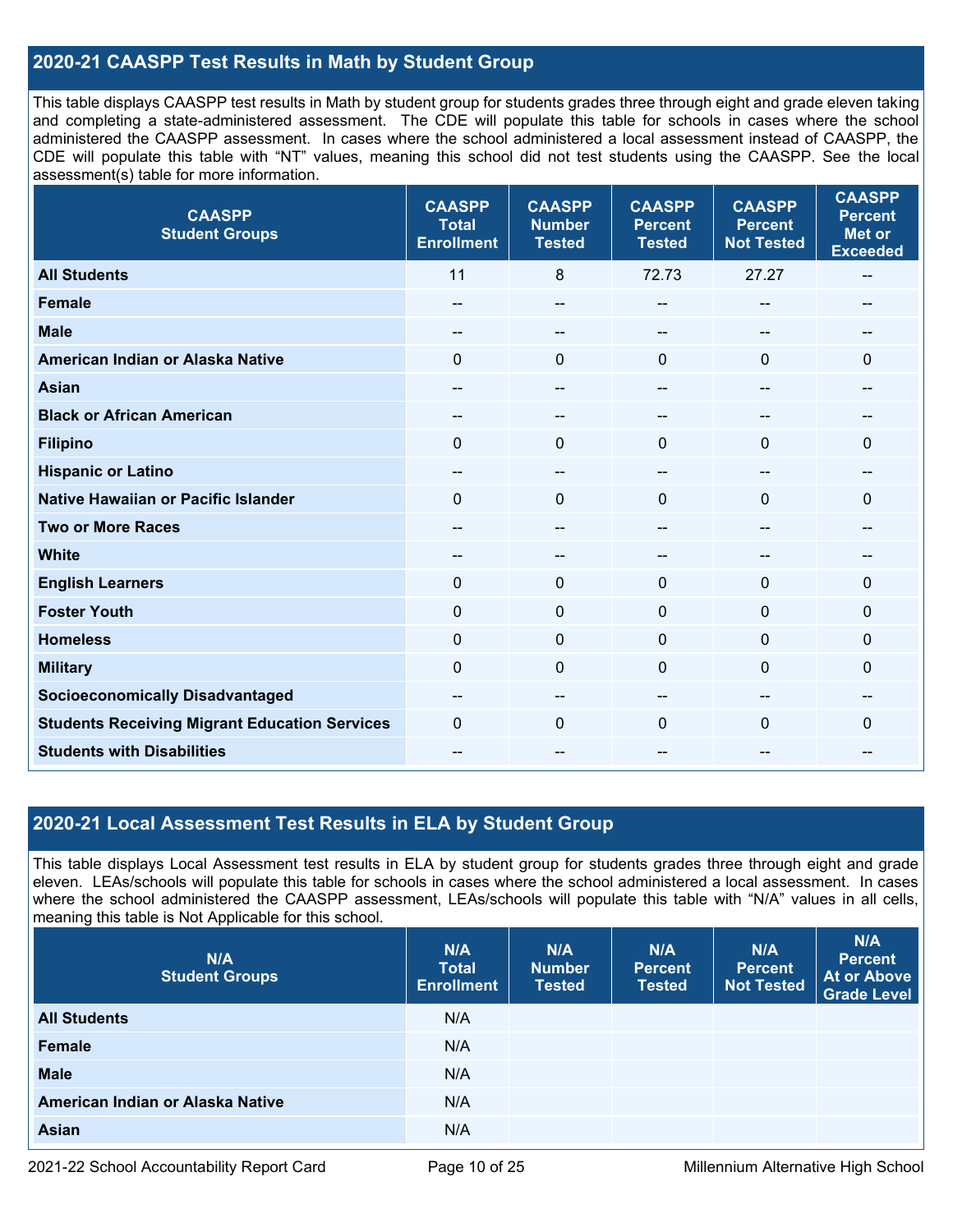| <b>Black or African American</b>                     | N/A                                      |                                       |                                        |                                            |                                                                   |
|------------------------------------------------------|------------------------------------------|---------------------------------------|----------------------------------------|--------------------------------------------|-------------------------------------------------------------------|
| <b>Filipino</b>                                      | N/A                                      |                                       |                                        |                                            |                                                                   |
| <b>Hispanic or Latino</b>                            | N/A                                      |                                       |                                        |                                            | N/A                                                               |
| <b>Native Hawaiian or Pacific Islander</b>           | N/A                                      |                                       |                                        |                                            |                                                                   |
| <b>Two or More Races</b>                             | N/A                                      |                                       |                                        |                                            |                                                                   |
| <b>White</b>                                         | N/A                                      |                                       |                                        |                                            |                                                                   |
| <b>English Learners</b>                              | N/A                                      |                                       |                                        |                                            |                                                                   |
| <b>Foster Youth</b>                                  | N/A                                      |                                       |                                        |                                            |                                                                   |
| <b>Homeless</b>                                      | N/A                                      |                                       |                                        |                                            |                                                                   |
| <b>Military</b>                                      | N/A                                      |                                       |                                        |                                            |                                                                   |
| <b>Socioeconomically Disadvantaged</b>               | N/A                                      |                                       |                                        |                                            |                                                                   |
| <b>Students Receiving Migrant Education Services</b> | N/A                                      |                                       |                                        |                                            |                                                                   |
| <b>Students with Disabilities</b>                    | N/A                                      |                                       |                                        |                                            |                                                                   |
| N/A<br><b>Student Groups</b>                         | N/A<br><b>Total</b><br><b>Enrollment</b> | N/A<br><b>Number</b><br><b>Tested</b> | N/A<br><b>Percent</b><br><b>Tested</b> | N/A<br><b>Percent</b><br><b>Not Tested</b> | N/A<br><b>Percent</b><br><b>At or Above</b><br><b>Grade Level</b> |
| <b>All Students</b>                                  | N/A                                      | N/A                                   | N/A                                    | N/A                                        | N/A                                                               |
| <b>Female</b>                                        | N/A                                      |                                       |                                        |                                            |                                                                   |
| <b>Male</b>                                          | N/A                                      |                                       |                                        |                                            |                                                                   |
| American Indian or Alaska Native                     | N/A                                      | N/A                                   | N/A                                    | N/A                                        | N/A                                                               |
| <b>Asian</b>                                         | N/A                                      | N/A                                   | N/A                                    |                                            | N/A                                                               |
| <b>Black or African American</b>                     | N/A                                      | N/A                                   |                                        |                                            | N/A                                                               |
| <b>Filipino</b>                                      | N/A                                      |                                       |                                        |                                            |                                                                   |
| <b>Hispanic or Latino</b>                            | N/A                                      |                                       |                                        |                                            |                                                                   |
| <b>Native Hawaiian or Pacific Islander</b>           | N/A                                      |                                       |                                        |                                            |                                                                   |
| <b>Two or More Races</b>                             | N/A                                      |                                       |                                        |                                            |                                                                   |
| <b>White</b>                                         | N/A                                      |                                       |                                        |                                            |                                                                   |
| <b>English Learners</b>                              | N/A                                      |                                       |                                        |                                            |                                                                   |
| <b>Foster Youth</b>                                  | N/A                                      |                                       |                                        |                                            |                                                                   |
| <b>Homeless</b>                                      | N/A                                      |                                       |                                        |                                            |                                                                   |
| <b>Military</b>                                      | N/A                                      |                                       |                                        |                                            |                                                                   |
| <b>Socioeconomically Disadvantaged</b>               | N/A                                      |                                       |                                        |                                            |                                                                   |
| <b>Students Receiving Migrant Education Services</b> | N/A                                      |                                       |                                        |                                            |                                                                   |
| <b>Students with Disabilities</b>                    | N/A                                      |                                       |                                        |                                            |                                                                   |
| N/A<br><b>Student Groups</b>                         | N/A<br><b>Total</b><br><b>Enrollment</b> | N/A<br><b>Number</b><br><b>Tested</b> | N/A<br><b>Percent</b><br><b>Tested</b> | N/A<br><b>Percent</b><br><b>Not Tested</b> | N/A<br><b>Percent</b><br><b>At or Above</b><br><b>Grade Level</b> |
| N/A<br><b>Student Groups</b>                         | N/A<br><b>Total</b><br><b>Enrollment</b> | N/A<br><b>Number</b><br><b>Tested</b> | N/A<br><b>Percent</b><br><b>Tested</b> | N/A<br><b>Percent</b><br><b>Not Tested</b> | N/A<br><b>Percent</b><br><b>At or Above</b><br><b>Grade Level</b> |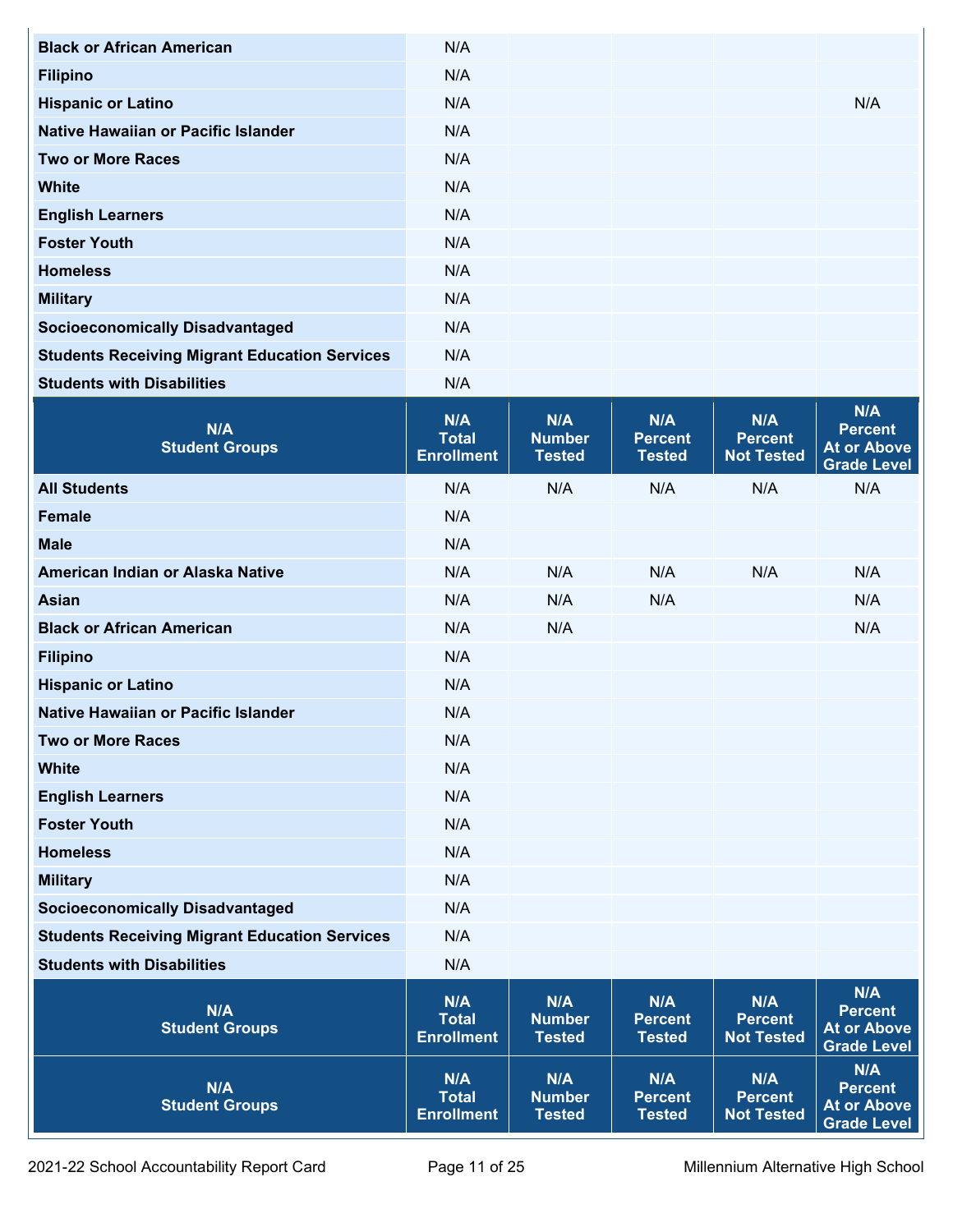| <b>Total</b><br><b>Percent</b><br><b>Number</b><br><b>Percent</b><br>At or Above<br><b>Student Groups</b><br><b>Not Tested</b><br>Enrollment<br>Tested<br><b>Tested</b><br>Grade Level |
|----------------------------------------------------------------------------------------------------------------------------------------------------------------------------------------|
|----------------------------------------------------------------------------------------------------------------------------------------------------------------------------------------|

 $^{\circ}$ At or above the grade-level standard in the context of the local assessment administered.

### **2020-21 Local Assessment Test Results in Math by Student Group**

This table displays Local Assessment test results in Math by student group for students grades three through eight and grade eleven. LEAs/schools will populate this table for schools in cases where the school administered a local assessment. In cases where the school administered the CAASPP assessment, LEAs/schools will populate this table with "N/A" values in all cells, meaning this table is Not Applicable for this school.

| N/A<br><b>Student Groups</b>                                                                                 | N/A<br><b>Total</b><br><b>Enrollment</b> | N/A<br><b>Number</b><br><b>Tested</b> | N/A<br><b>Percent</b><br><b>Tested</b> | N/A<br><b>Percent</b><br><b>Not Tested</b> | <b>N/A</b><br><b>Percent</b><br><b>At or Above</b><br><b>Grade Level</b> |
|--------------------------------------------------------------------------------------------------------------|------------------------------------------|---------------------------------------|----------------------------------------|--------------------------------------------|--------------------------------------------------------------------------|
| <b>Two or More Races</b>                                                                                     | N/A                                      | N/A                                   | N/A                                    | N/A                                        | N/A                                                                      |
| <b>White</b>                                                                                                 | N/A                                      | N/A                                   | N/A                                    | N/A                                        | N/A                                                                      |
| <b>Socioeconomically Disadvantaged</b>                                                                       |                                          |                                       | N/A                                    |                                            |                                                                          |
| <b>Students with Disabilities</b>                                                                            |                                          | N/A                                   | N/A                                    | N/A                                        |                                                                          |
| N/A<br><b>Student Groups</b>                                                                                 | N/A<br><b>Total</b><br><b>Enrollment</b> | N/A<br><b>Number</b><br><b>Tested</b> | N/A<br><b>Percent</b><br><b>Tested</b> | N/A<br><b>Percent</b><br><b>Not Tested</b> | N/A<br><b>Percent</b><br><b>At or Above</b><br><b>Grade Level</b>        |
| N/A<br><b>Student Groups</b>                                                                                 | N/A<br><b>Total</b><br><b>Enrollment</b> | N/A<br><b>Number</b><br><b>Tested</b> | N/A<br><b>Percent</b><br><b>Tested</b> | N/A<br><b>Percent</b><br><b>Not Tested</b> | N/A<br><b>Percent</b><br><b>At or Above</b><br><b>Grade Level</b>        |
| N/A<br><b>Student Groups</b>                                                                                 | N/A<br><b>Total</b><br><b>Enrollment</b> | N/A<br><b>Number</b><br><b>Tested</b> | N/A<br><b>Percent</b><br><b>Tested</b> | N/A<br><b>Percent</b><br><b>Not Tested</b> | N/A<br><b>Percent</b><br><b>At or Above</b><br><b>Grade Level</b>        |
| N/A<br><b>Student Groups</b><br>the contract of the contract of the state of the contract of the contract of | N/A<br><b>Total</b><br><b>Enrollment</b> | N/A<br><b>Number</b><br><b>Tested</b> | N/A<br><b>Percent</b><br><b>Tested</b> | N/A<br><b>Percent</b><br><b>Not Tested</b> | N/A<br><b>Percent</b><br><b>At or Above</b><br><b>Grade Level</b>        |

\*At or above the grade-level standard in the context of the local assessment administered.

#### **CAASPP Test Results in Science for All Students**

This table displays the percentage of all students grades five, eight, and High School meeting or exceeding the State Standard.

The 2019-2020 data cells with N/A values indicate that the 2019-2020 data are not available due to the COVID-19 pandemic and resulting summative testing suspension. The Executive Order N-30-20 was issued which waived the assessment, accountability, and reporting requirements for the 2019-2020 school year.

For any 2020-2021 data cells with N/T values indicate that this school did not test students using the CAASPP Science.

| <b>Subject</b>                                  | <b>School</b> | <b>School</b> | <b>District</b> | <b>District</b> | <b>State</b> | <b>State</b> |
|-------------------------------------------------|---------------|---------------|-----------------|-----------------|--------------|--------------|
|                                                 | 2019-20       | 2020-21       | 2019-20         | 2020-21         | 2019-20      | 2020-21      |
| <b>Science</b><br>(grades 5, 8 and high school) | N/A           | 14.29         | N/A             | 68.86           | N/A          | 28.72        |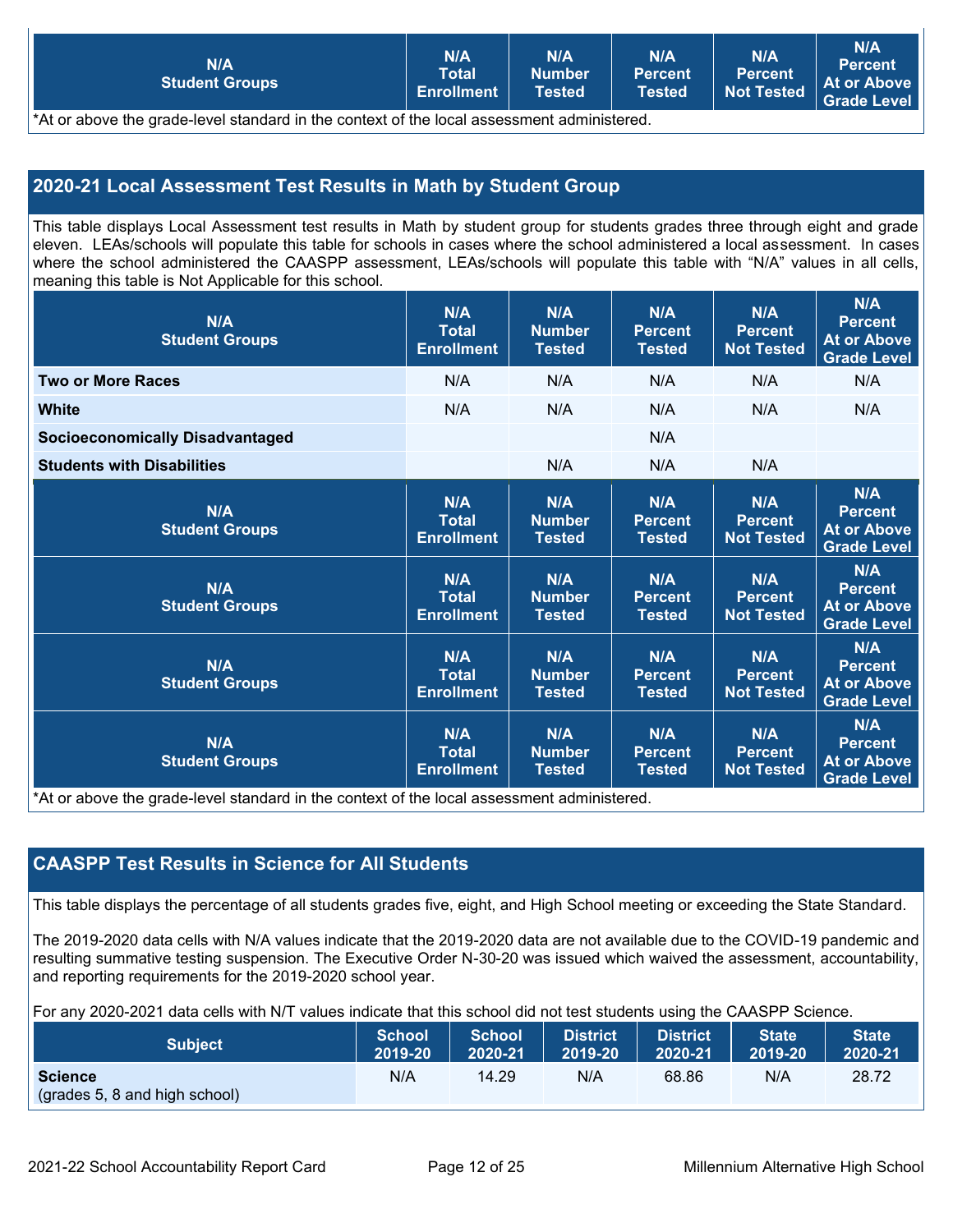#### **2020-21 CAASPP Test Results in Science by Student Group**

This table displays CAASPP test results in Science by student group for students grades five, eight, and High School. For any data cells with N/T values indicate that this school did not test students using the CAASPP Science.

| <b>Student Group</b>                                 | <b>Total</b><br><b>Enrollment</b> | <b>Number</b><br><b>Tested</b> | <b>Percent</b><br><b>Tested</b> | <b>Percent</b><br><b>Not Tested</b> | <b>Percent</b><br><b>Met or</b><br><b>Exceeded</b> |
|------------------------------------------------------|-----------------------------------|--------------------------------|---------------------------------|-------------------------------------|----------------------------------------------------|
| <b>All Students</b>                                  | 31                                | 14                             | 45.16                           | 54.84                               | 14.29                                              |
| <b>Female</b>                                        | 16                                | $\overline{7}$                 | 43.75                           | 56.25                               | --                                                 |
| <b>Male</b>                                          | 15                                | $\overline{7}$                 | 46.67                           | 53.33                               | --                                                 |
| American Indian or Alaska Native                     | $\Omega$                          | $\mathbf 0$                    | 0                               | $\mathbf{0}$                        | 0                                                  |
| <b>Asian</b>                                         | --                                | $\overline{\phantom{a}}$       | --                              | $\overline{\phantom{m}}$            | --                                                 |
| <b>Black or African American</b>                     | --                                | --                             |                                 | --                                  | --                                                 |
| <b>Filipino</b>                                      | $\Omega$                          | $\mathbf 0$                    | $\mathbf{0}$                    | $\mathbf{0}$                        | 0                                                  |
| <b>Hispanic or Latino</b>                            | --                                | $\qquad \qquad -$              | --                              | $\overline{\phantom{m}}$            | --                                                 |
| Native Hawaiian or Pacific Islander                  | $\Omega$                          | $\mathbf 0$                    | $\Omega$                        | $\Omega$                            | 0                                                  |
| <b>Two or More Races</b>                             | --                                | --                             |                                 | --                                  | --                                                 |
| <b>White</b>                                         | --                                | --                             | --                              | --                                  | --                                                 |
| <b>English Learners</b>                              | $- -$                             | $\qquad \qquad -$              | --                              | $\hspace{0.05cm}$                   | --                                                 |
| <b>Foster Youth</b>                                  | $\mathbf 0$                       | $\mathbf 0$                    | $\mathbf{0}$                    | $\mathbf{0}$                        | $\mathbf{0}$                                       |
| <b>Homeless</b>                                      | $\mathbf 0$                       | $\mathbf 0$                    | $\mathbf{0}$                    | $\mathbf{0}$                        | 0                                                  |
| <b>Military</b>                                      | 0                                 | $\mathbf 0$                    | $\mathbf 0$                     | $\mathbf{0}$                        | 0                                                  |
| <b>Socioeconomically Disadvantaged</b>               | --                                | $\overline{\phantom{a}}$       | --                              | $\hspace{0.05cm}$                   | --                                                 |
| <b>Students Receiving Migrant Education Services</b> | $\Omega$                          | $\mathbf 0$                    | 0                               | $\mathbf 0$                         | $\mathbf{0}$                                       |
| <b>Students with Disabilities</b>                    | 12                                | 4                              | 33.33                           | 66.67                               | --                                                 |

#### **2020-21 Career Technical Education Programs**

There is no CTE program at MHS at this time. Students have access to CTE courses through secondary enrollments at Piedmont High School.

Partnering with the Contra Costa County Office of Education CTE/ROP program, the district offers several Career Technical Education courses, including Biotechnology, Computer Science, Journalism, and Culinary Arts at Piedmont High School. Through enrollment in CTE courses, students demonstrate effective skills in oral and written communication, demonstrate job skills, etiquette and work ethic valued by employers, demonstrate the ability to think critically and creatively about complex issues, and work productively both as individuals as as team members.

Teachers of these courses integrate core academic standards within their curriculum. Work-based learning opportunities such as guest speakers, field trips, and internships are an integral component of each course, which is accessible to all Piedmont High School students. The courses are evaluated annually through classroom observations, reports, and surveys.

PHS Principal Adam Littlefield and Director of Instructional Technology Stephanie Griffin serve as the lead representatives of the CTE Advisory Committee. The Advisory Committee consists of representatives from a variety of technology-related industries. CTE will play an integral role in the development of programs recommended for development in the new STEAM building (completed 2020)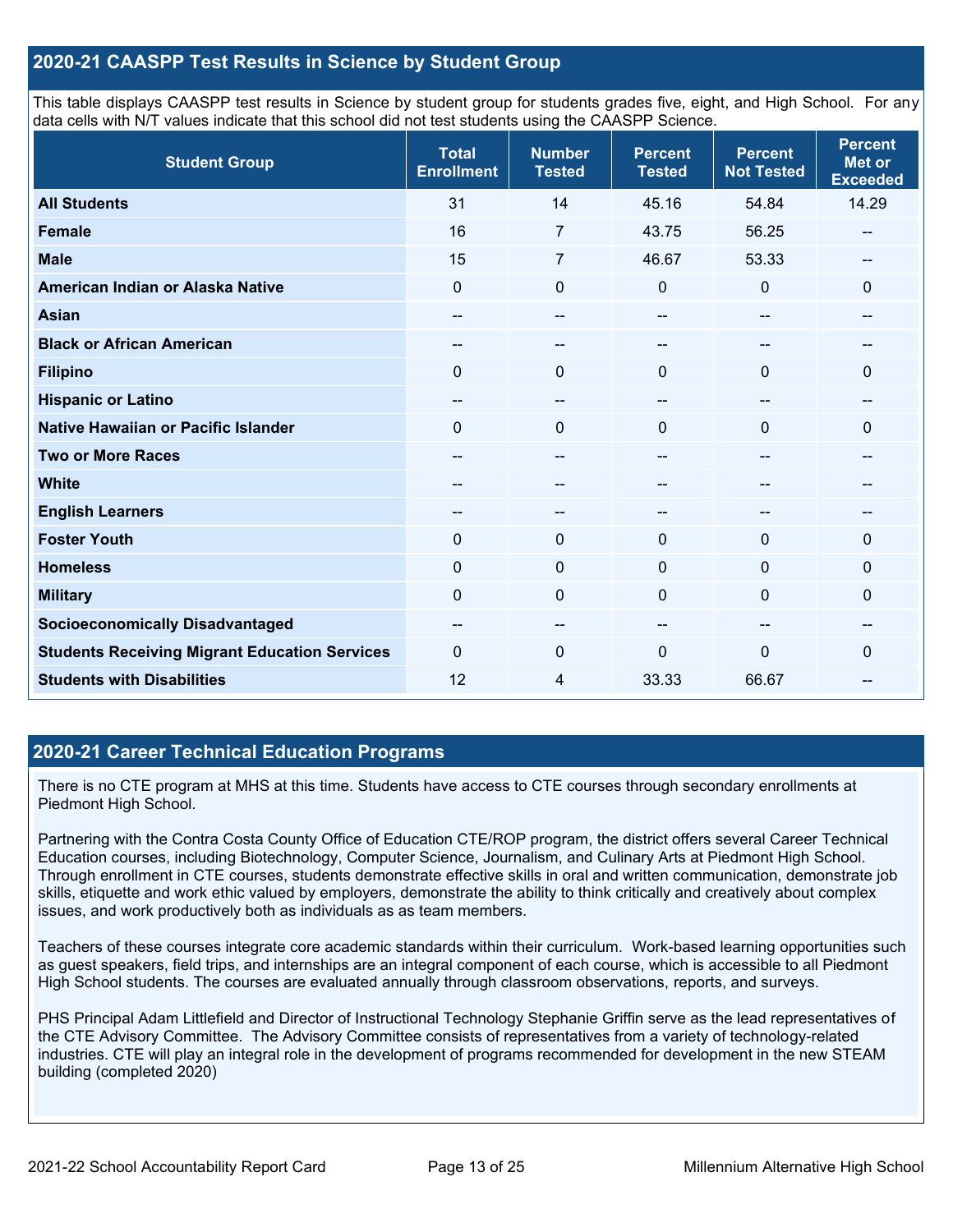#### **2020-21 Career Technical Education (CTE) Participation**

| <b>Measure</b>                                                                                                                    | <b>CTE Program Participation</b> |
|-----------------------------------------------------------------------------------------------------------------------------------|----------------------------------|
| Number of Pupils Participating in CTE                                                                                             |                                  |
| Percent of Pupils that Complete a CTE Program and Earn a High School Diploma                                                      |                                  |
| Percent of CTE Courses that are Sequenced or Articulated Between the School and<br><b>Institutions of Postsecondary Education</b> |                                  |

#### **Course Enrollment/Completion**

This table displays the course enrollment/completion of University of California (UC) and/or California State University (CSU) admission requirements.

| <b>UC/CSU Course Measure</b>                                                | <b>Percent</b> |
|-----------------------------------------------------------------------------|----------------|
| 2020-2021 Pupils Enrolled in Courses Required for UC/CSU Admission          | 100            |
| 2019-2020 Graduates Who Completed All Courses Required for UC/CSU Admission | 56.52          |

## **B. Pupil Outcomes State Priority: Other Pupil Outcomes**

The SARC provides the following information relevant to the State priority: Other Pupil Outcomes (Priority 8): Pupil outcomes in the subject area of physical education.

#### **2020-21 California Physical Fitness Test Results**

Due to the COVID-19 crisis, the Physical Fitness Test was suspended during the 2020-2021 school year and therefore no data are reported and each cell in this table is populated with "N/A."

| <b>Grade Level</b> | <b>Four of Six Fitness Standards</b> | <b>Five of Six Fitness Standards</b> | <b>Percentage of Students Meeting   Percentage of Students Meeting   Percentage of Students Meeting  </b><br><b>Six of Six Fitness Standards</b> |
|--------------------|--------------------------------------|--------------------------------------|--------------------------------------------------------------------------------------------------------------------------------------------------|
| Grade 5            | N/A                                  | N/A                                  | N/A                                                                                                                                              |
| Grade 7            | N/A                                  | N/A                                  | N/A                                                                                                                                              |
| Grade 9            | N/A                                  | N/A                                  | N/A                                                                                                                                              |

# **C. Engagement State Priority: Parental Involvement**

The SARC provides the following information relevant to the State priority: Parental Involvement (Priority 3): Efforts the school district makes to seek parent input in making decisions regarding the school district and at each school site.

### **2021-22 Opportunities for Parental Involvement**

Piedmont Unified School District receives federal funding to support our unique learning community. One of our responsibilities under section 1118 of the Elementary and Secondary Education Act is to support meaningful parent participation. We work to engage parents in regular, two-way, and meaningful communication involving student academic learning and other school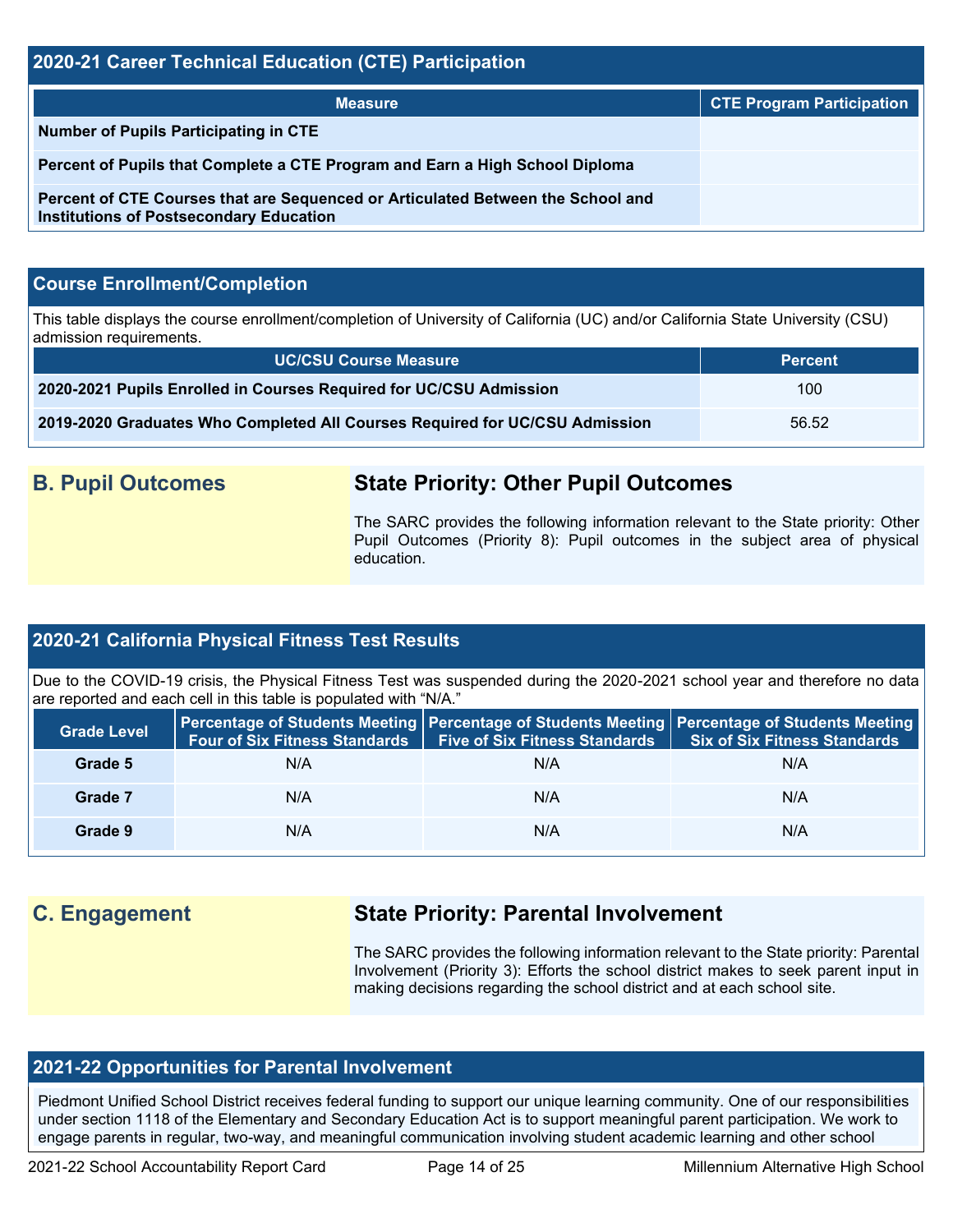#### **2021-22 Opportunities for Parental Involvement**

activities to insure the following:

(A) that parents play an integral role in assisting their student's learning

(B) that parents are encouraged to be actively involved in their student's education at school

(C) that parents are full partners in their student's education and are included, as appropriate, in decision making and on advisory committees to assist in the education of their student

(D) that we offer a flexible number of parental involvement opportunities so that as many parents as possible are able to attend

(E) that we will provide materials to help parents work with their student to improve academic achievement as appropriate

At MHS, parents are able to be involved in the monthly School Site Council and the MHS Parent's Club. In 2021-22, The Parents Club has focused not only on fundraising and supporting the school but also as a parent support group with regular social events and guest speakers such as the Wellness Center intern to discuss how to support struggling teens. Reach out to millenniumparentsclub@gmail.com for more information n the MHS Parent's Club!

In 2018, we started parent counseling nights in the spring and an alternative career day in January featuring parents in less traditional careers.

Additionally parents can get involved at: Piedmont Arts Fund:<https://piedmontartsfund.org/> CHIME (performing arts):<http://www.piedmont.k12.ca.us/our-community/parent-involvement/#chime> PRAISE (special education):<http://piedmontpraise.org/> Piedmont Educational Foundation:<http://www.piedmontedfoundation.org/> PADC (Anti-racist work)

# **C. Engagement State Priority: Pupil Engagement**

The SARC provides the following information relevant to the State priority: Pupil Engagement (Priority 5):

- High school dropout rates;
- High school graduation rates; and
- Chronic Absenteeism

#### **Dropout Rate and Graduation Rate (Four-Year Cohort Rate)**

| Indicator              | <b>School</b><br>  2018-19 | School<br>2019-20 | <b>School</b><br>2020-21 | <b>District</b><br>2018-19 | <b>District</b><br>2019-20 | <b>District</b><br>2020-21 | <b>State</b><br>2018-19 | <b>State</b><br>2019-20 | <b>State</b><br>2020-21 |
|------------------------|----------------------------|-------------------|--------------------------|----------------------------|----------------------------|----------------------------|-------------------------|-------------------------|-------------------------|
| <b>Dropout Rate</b>    | 0.0                        | 10.7              | 0.0                      | 0.0                        | 5.4                        | 0.4                        | 9.0                     | 8.9                     | 9.4                     |
| <b>Graduation Rate</b> | 100.0                      | 89.3              | 100.0                    | 99.6                       | 93.2                       | 97.0                       | 84.5                    | 84.2                    | 83.6                    |

#### **2020-21 Graduation Rate by Student Group (Four-Year Cohort Rate)**

This table displays the 2020-21 graduation rate by student group. For information on the Four-Year Adjusted Cohort Graduation Rate (ACGR), visit the CDE Adjusted Cohort Graduation Rate web page at [www.cde.ca.gov/ds/ad/acgrinfo.asp.](http://www.cde.ca.gov/ds/ad/acgrinfo.asp)

| <b>Student Group</b> | Number of                 | Number of               | <b>Cohort</b>          |
|----------------------|---------------------------|-------------------------|------------------------|
|                      | <b>Students in Cohort</b> | <b>Cohort Graduates</b> | <b>Graduation Rate</b> |
| <b>All Students</b>  |                           | 22                      | 100.0                  |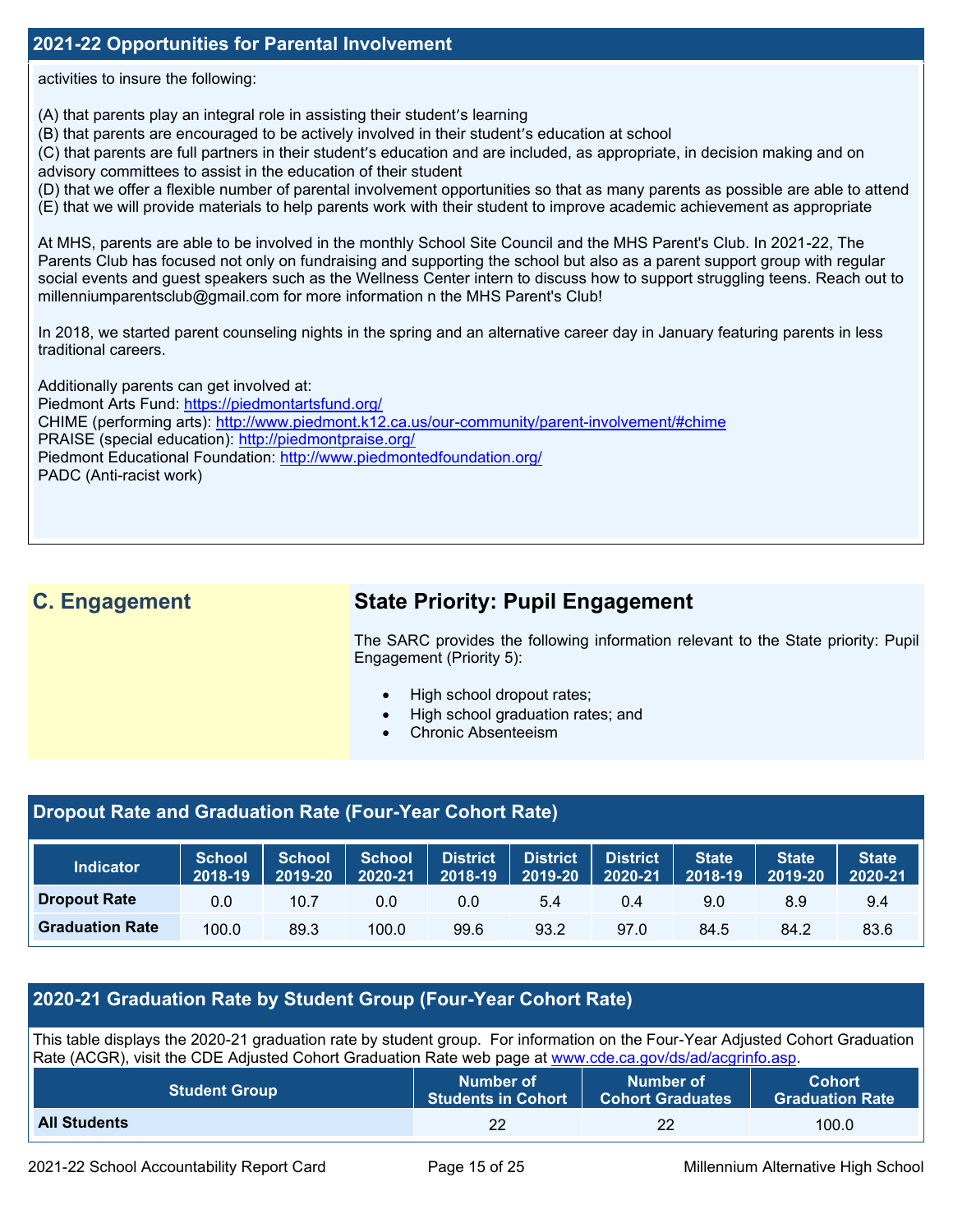| <b>Female</b>                                        | 11                       | 11       | 100.0                  |
|------------------------------------------------------|--------------------------|----------|------------------------|
| <b>Male</b>                                          | 11                       | 11       | 100.0                  |
| American Indian or Alaska Native                     | $\mathbf{0}$             | $\Omega$ | 0.00                   |
| Asian                                                | --                       | --       | --                     |
| <b>Black or African American</b>                     |                          | --       | --                     |
| <b>Filipino</b>                                      | $\mathbf{0}$             | $\Omega$ | 0.00                   |
| <b>Hispanic or Latino</b>                            | --                       | --       | $\qquad \qquad \cdots$ |
| Native Hawaiian or Pacific Islander                  | $\mathbf{0}$             | $\Omega$ | 0.00                   |
| <b>Two or More Races</b>                             | --                       |          | --                     |
| <b>White</b>                                         | --                       | --       | --                     |
| <b>English Learners</b>                              | --                       | --       | --                     |
| <b>Foster Youth</b>                                  | 0.0                      | 0.0      | 0.0                    |
| <b>Homeless</b>                                      | 0.0                      | 0.0      | 0.0                    |
| <b>Socioeconomically Disadvantaged</b>               | $\overline{\phantom{m}}$ | --       | $- -$                  |
| <b>Students Receiving Migrant Education Services</b> | 0.0                      | 0.0      | 0.0                    |
| <b>Students with Disabilities</b>                    | $\overline{\phantom{m}}$ | --       | $\qquad \qquad \cdots$ |

# **2020-21 Chronic Absenteeism by Student Group**

| <b>Student Group</b>                                 | <b>Cumulative</b><br><b>Enrollment</b> | <b>Chronic</b><br><b>Absenteeism</b><br><b>Eligible Enrollment</b> | <b>Chronic</b><br><b>Absenteeism</b><br><b>Count</b> | <b>Chronic</b><br><b>Absenteeism</b><br><b>Rate</b> |
|------------------------------------------------------|----------------------------------------|--------------------------------------------------------------------|------------------------------------------------------|-----------------------------------------------------|
| <b>All Students</b>                                  | 58                                     | 58                                                                 | 5                                                    | 8.6                                                 |
| <b>Female</b>                                        | 31                                     | 31                                                                 | $\overline{2}$                                       | 6.5                                                 |
| <b>Male</b>                                          | 26                                     | 26                                                                 | 3                                                    | 11.5                                                |
| American Indian or Alaska Native                     | $\Omega$                               | $\mathbf 0$                                                        | 0                                                    | 0.0                                                 |
| <b>Asian</b>                                         | $\overline{4}$                         | 4                                                                  | $\Omega$                                             | 0.0                                                 |
| <b>Black or African American</b>                     | 8                                      | 8                                                                  | $\mathbf{1}$                                         | 12.5                                                |
| <b>Filipino</b>                                      | 1                                      | 1                                                                  | 0                                                    | 0.0                                                 |
| <b>Hispanic or Latino</b>                            | 12                                     | 12                                                                 | 1                                                    | 8.3                                                 |
| Native Hawaiian or Pacific Islander                  | $\Omega$                               | $\Omega$                                                           | $\Omega$                                             | 0.0                                                 |
| <b>Two or More Races</b>                             | 11                                     | 11                                                                 | 1                                                    | 9.1                                                 |
| <b>White</b>                                         | 22                                     | 22                                                                 | 2                                                    | 9.1                                                 |
| <b>English Learners</b>                              | 1                                      | 1                                                                  | $\mathbf 0$                                          | 0.0                                                 |
| <b>Foster Youth</b>                                  | $\Omega$                               | $\Omega$                                                           | $\Omega$                                             | 0.0                                                 |
| <b>Homeless</b>                                      | $\Omega$                               | $\Omega$                                                           | $\Omega$                                             | 0.0                                                 |
| <b>Socioeconomically Disadvantaged</b>               | 10                                     | 10                                                                 | $\overline{2}$                                       | 20.0                                                |
| <b>Students Receiving Migrant Education Services</b> | $\Omega$                               | $\mathbf 0$                                                        | $\Omega$                                             | 0.0                                                 |
| <b>Students with Disabilities</b>                    | 24                                     | 24                                                                 | $\overline{2}$                                       | 8.3                                                 |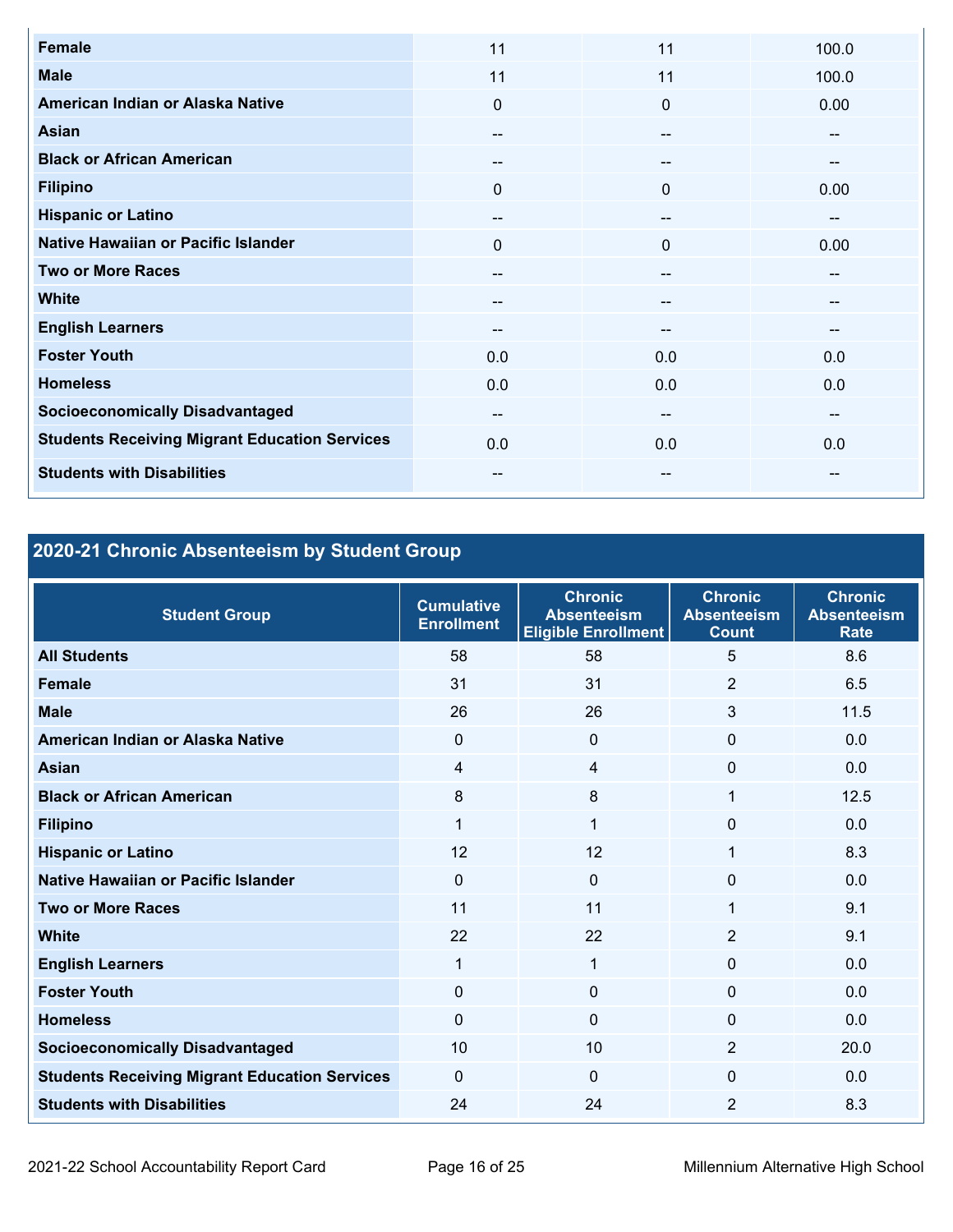# **C. Engagement State Priority: School Climate**

The SARC provides the following information relevant to the State priority: School Climate (Priority 6):

- Pupil suspension rates;
- Pupil expulsion rates; and
- Other local measures on the sense of safety

#### **Suspensions and Expulsions**

This table displays suspensions and expulsions data collected between July through June, each full school year respectively. Data collected during the 2020-21 school year may not be comparable to earlier years of this collection due to differences in learning mode instruction in response to the COVID-19 pandemic.

| <b>Subject</b>     | <b>School</b><br>2018-19 | <b>School</b><br>2020-21 | <b>District</b><br>2018-19 | <b>District</b><br>2020-21 | <b>State</b><br>2018-19 | <b>State</b><br>2020-21 |
|--------------------|--------------------------|--------------------------|----------------------------|----------------------------|-------------------------|-------------------------|
| <b>Suspensions</b> | 4.17                     | 0.00                     | 0.68                       | 0.00                       | 3.47                    | $0.20^{\circ}$          |
| <b>Expulsions</b>  | 0.00                     | 0.00                     | 0.00                       | 0.00                       | 0.08                    | 0.00                    |

This table displays suspensions and expulsions data collected between July through February, partial school year due to the COVID-19 pandemic. The 2019-2020 suspensions and expulsions rate data are not comparable to other year data because the 2019-2020 school year is a partial school year due to the COVID-19 crisis. As such, it would be inappropriate to make any comparisons in rates of suspensions and expulsions in the 2019-2020 school year compared to other school years.

| <b>Subject</b>     | <b>School</b><br>2019-20 | <b>District</b><br>2019-20 | <b>State</b><br>2019-20 |
|--------------------|--------------------------|----------------------------|-------------------------|
| <b>Suspensions</b> | 2.90                     | 0.23                       | 2.45                    |
| <b>Expulsions</b>  | 0.00                     | 0.00                       | 0.05                    |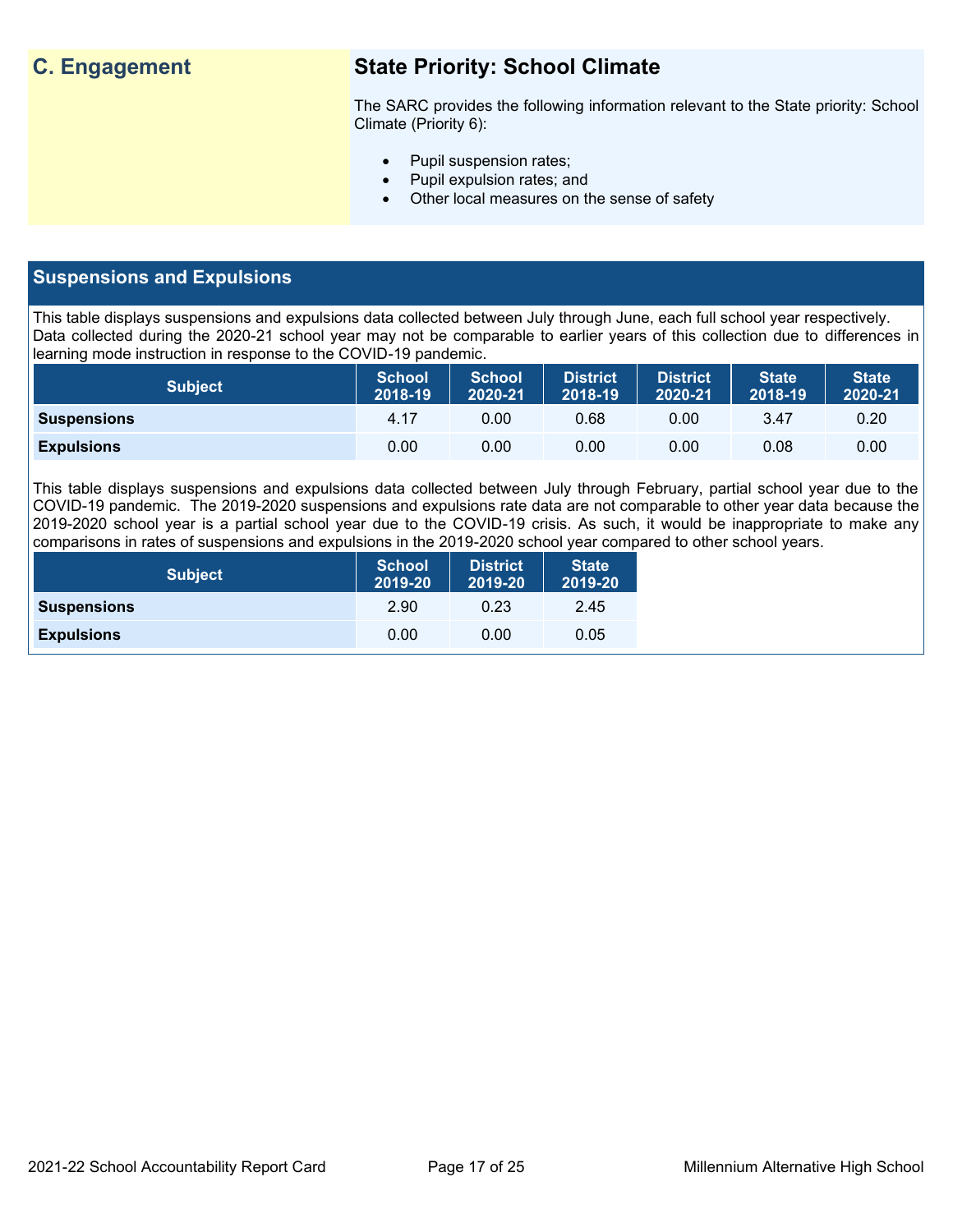#### **2020-21 Suspensions and Expulsions by Student Group**

| <b>Student Group</b>                                 | <b>Suspensions Rate</b> | <b>Expulsions Rate</b> |
|------------------------------------------------------|-------------------------|------------------------|
| <b>All Students</b>                                  | 0.00                    | 0.00                   |
| <b>Female</b>                                        | 0.00                    | 0.00                   |
| <b>Male</b>                                          | 0.00                    | 0.00                   |
| American Indian or Alaska Native                     | 0.00                    | 0.00                   |
| <b>Asian</b>                                         | 0.00                    | 0.00                   |
| <b>Black or African American</b>                     | 0.00                    | 0.00                   |
| <b>Filipino</b>                                      | 0.00                    | 0.00                   |
| <b>Hispanic or Latino</b>                            | 0.00                    | 0.00                   |
| Native Hawaiian or Pacific Islander                  | 0.00                    | 0.00                   |
| <b>Two or More Races</b>                             | 0.00                    | 0.00                   |
| <b>White</b>                                         | 0.00                    | 0.00                   |
| <b>English Learners</b>                              | 0.00                    | 0.00                   |
| <b>Foster Youth</b>                                  | 0.00                    | 0.00                   |
| <b>Homeless</b>                                      | 0.00                    | 0.00                   |
| <b>Socioeconomically Disadvantaged</b>               | 0.00                    | 0.00                   |
| <b>Students Receiving Migrant Education Services</b> | 0.00                    | 0.00                   |
| <b>Students with Disabilities</b>                    | 0.00                    | 0.00                   |

#### **2021-22 School Safety Plan**

Safety of Students and staff is a primary concern of Millennium High School. To ensure student safety, supervision is provided on campus at all times. Teachers and campus security officers supervise students on campus before and after school, as well as during lunch and break periods. Any visitors to the school must be approved in advance by the Principal.

The School Comprehensive Safety Plan is reviewed each fall by the Millennium High School School Site Council; any revisions are shared immediately with the staff. Key elements of the plan outline emergency evacuation procedures, sexual harassment policies, and codes of student behavior. The school is in compliance with the laws, rules, and regulations pertaining to hazardous materials and state earthquake standards. All required forms of emergency drills are conducted on a regular basis throughout the school year. Active Shooter training was provided to staff on January 4, 2022.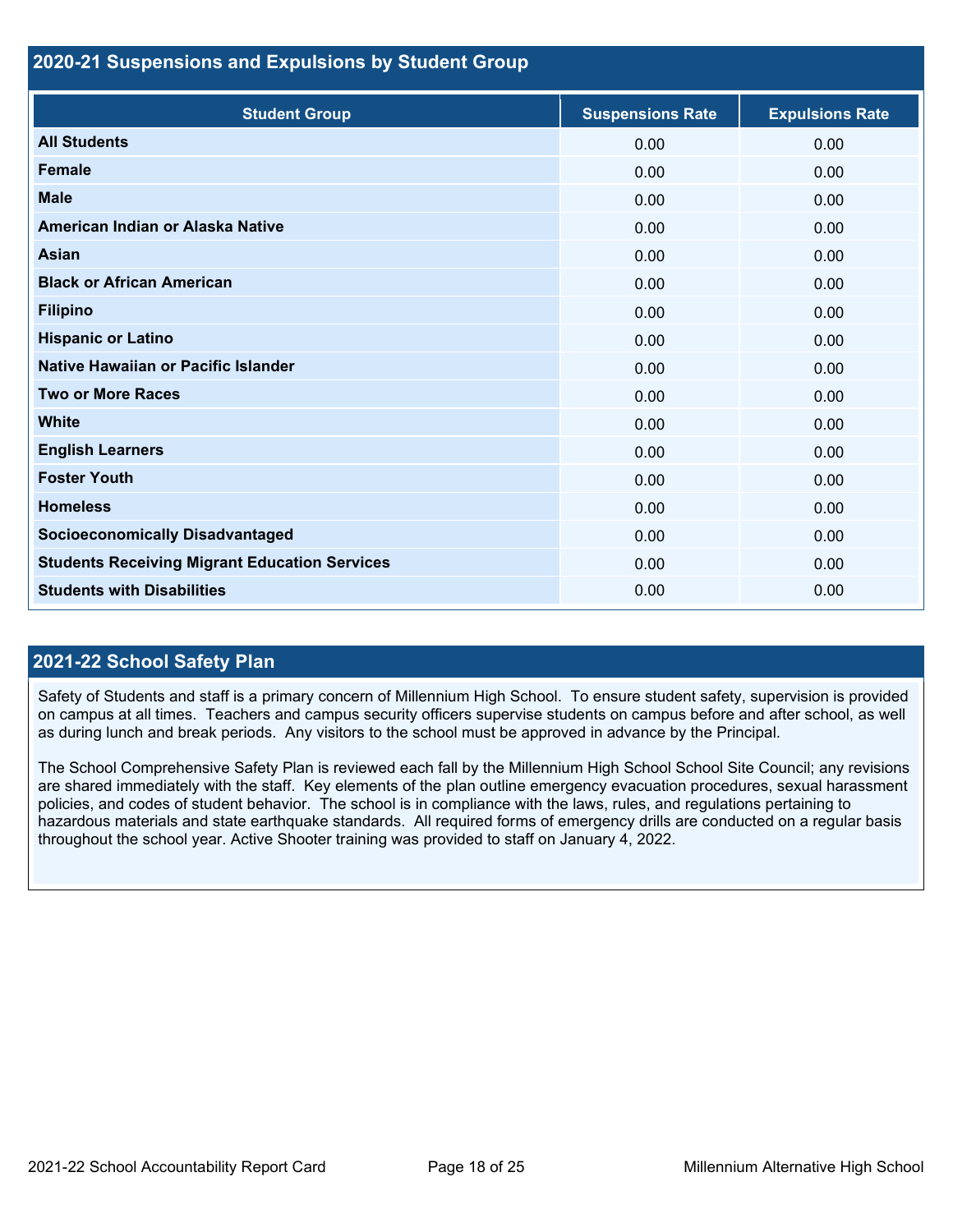#### **2018-19 Secondary Average Class Size and Class Size Distribution**

This table displays the 2018-19 average class size and class size distribution. The columns titled "Number of Classes" indicates how many classes fall into each size category (a range of total students per classroom). At the secondary school level, this information is reported by subject area rather than grade level.

| <b>Subject</b>               | Average<br><b>Class</b><br><b>Size</b> | <b>1-22 Students</b> | Number of Classes with │ Number of Classes with │<br>23-32 Students | Number of Classes with<br>33+ Students |
|------------------------------|----------------------------------------|----------------------|---------------------------------------------------------------------|----------------------------------------|
| <b>English Language Arts</b> | 12                                     | 6                    |                                                                     |                                        |
| <b>Mathematics</b>           | 13                                     | 3                    |                                                                     |                                        |
| <b>Science</b>               | 13                                     | 3                    |                                                                     |                                        |
| <b>Social Science</b>        | 13                                     | 4                    |                                                                     |                                        |

#### **2019-20 Secondary Average Class Size and Class Size Distribution**

This table displays the 2019-20 average class size and class size distribution. The columns titled "Number of Classes" indicates how many classes fall into each size category (a range of total students per classroom). At the secondary school level, this information is reported by subject area rather than grade level.

| <b>Subject</b>               | Average<br><b>Class</b><br><b>Size</b> | <b>1-22 Students</b> | Number of Classes with   Number of Classes with   Number of Classes with<br>23-32 Students | 33+ Students |
|------------------------------|----------------------------------------|----------------------|--------------------------------------------------------------------------------------------|--------------|
| <b>English Language Arts</b> |                                        | 9                    |                                                                                            |              |
| <b>Mathematics</b>           | 13                                     | 3                    |                                                                                            |              |
| <b>Science</b>               | 14                                     | 3                    |                                                                                            |              |
| <b>Social Science</b>        | 13                                     | 5                    |                                                                                            |              |

#### **2020-21 Secondary Average Class Size and Class Size Distribution**

This table displays the 2020-21 average class size and class size distribution. The columns titled "Number of Classes" indicates how many classes fall into each size category (a range of total students per classroom). At the secondary school level, this information is reported by subject area rather than grade level.

| <b>Subject</b>               | Average<br><b>Class</b><br><b>Size</b> | 1-22 Students | Number of Classes with   Number of Classes with  <br>23-32 Students | <b>Number of Classes with</b><br>33+ Students |
|------------------------------|----------------------------------------|---------------|---------------------------------------------------------------------|-----------------------------------------------|
| <b>English Language Arts</b> | 6                                      | 9             |                                                                     |                                               |
| <b>Mathematics</b>           | 11                                     | 3             |                                                                     |                                               |
| <b>Science</b>               | 14                                     | っ             |                                                                     |                                               |
| <b>Social Science</b>        | 10                                     | 5             |                                                                     |                                               |

#### **2020-21 Ratio of Pupils to Academic Counselor**

This table displays the ratio of pupils to Academic Counselor. One full time equivalent (FTE) equals one staff member working full time; one FTE could also represent two staff members who each work 50 percent of full time.

| <b>Title</b>                        | <b>Ratio</b> |
|-------------------------------------|--------------|
| <b>Pupils to Academic Counselor</b> | г.<br>ত।     |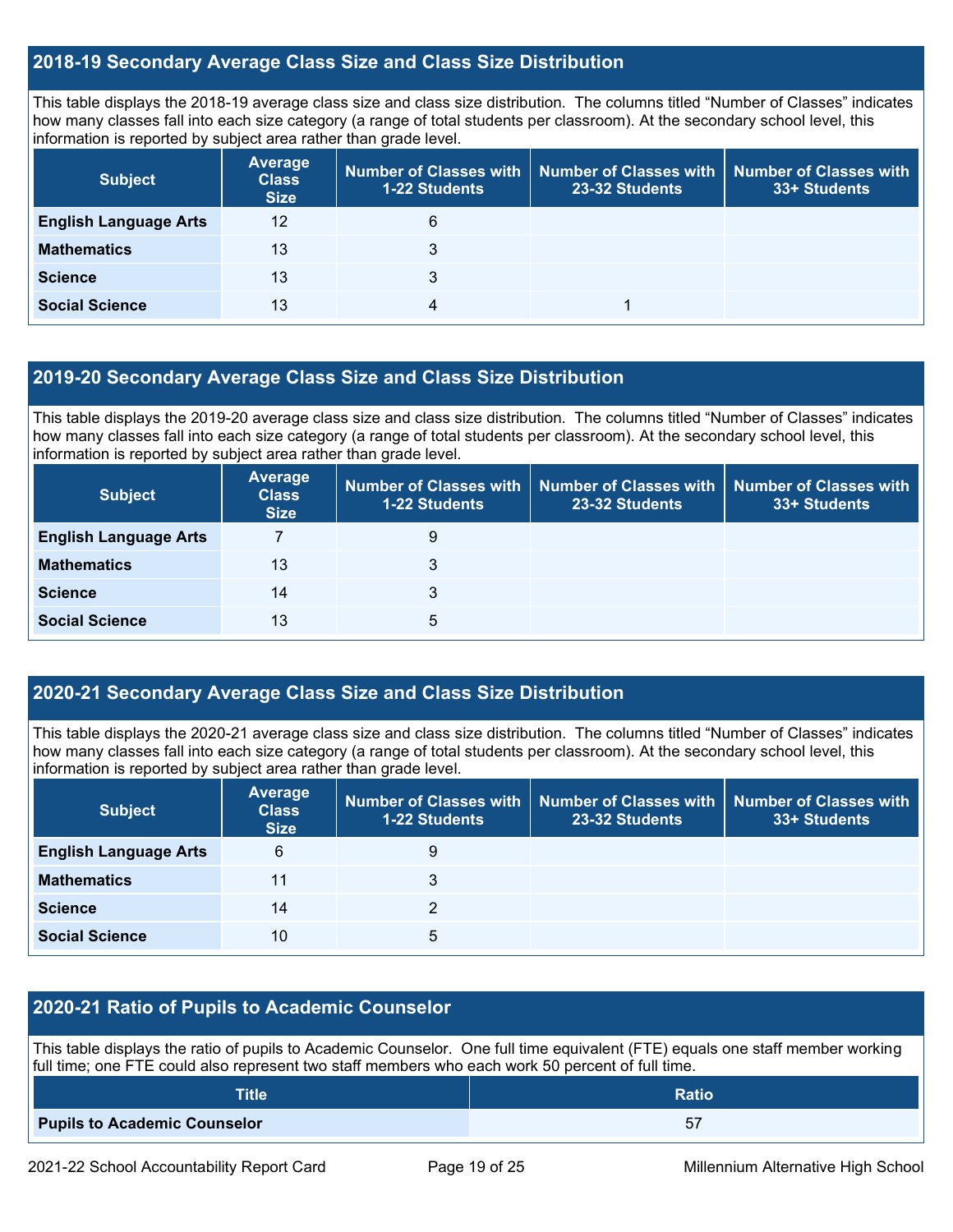### **2020-21 Student Support Services Staff**

This table displays the number of FTE support staff assigned to this school. One full time equivalent (FTE) equals one staff member working full time; one FTE could also represent two staff members who each work 50 percent of full time.

| <b>Title</b>                                                         | <b>Number of FTE Assigned to School</b> |
|----------------------------------------------------------------------|-----------------------------------------|
| <b>Counselor (Academic, Social/Behavioral or Career Development)</b> |                                         |
| Library Media Teacher (Librarian)                                    | $\Omega$                                |
| <b>Library Media Services Staff (Paraprofessional)</b>               | $\Omega$                                |
| <b>Psychologist</b>                                                  | $\Omega$                                |
| <b>Social Worker</b>                                                 | 0                                       |
| <b>Speech/Language/Hearing Specialist</b>                            | $\Omega$                                |
| <b>Resource Specialist (non-teaching)</b>                            | 0                                       |

#### **2019-20 Expenditures Per Pupil and School Site Teacher Salaries**

This table displays the 2019-20 expenditures per pupil and average teach salary for this school. Cells with N/A values do not require data.

| Level                                                | <b>Total</b><br><b>Expenditures</b><br><b>Per Pupil</b> | <b>Expenditures</b><br><b>Per Pupil</b><br>(Restricted) | <b>Expenditures</b><br><b>Per Pupil</b><br>(Unrestricted) | Average<br><b>Teacher</b><br><b>Salary</b> |
|------------------------------------------------------|---------------------------------------------------------|---------------------------------------------------------|-----------------------------------------------------------|--------------------------------------------|
| <b>School Site</b>                                   | 16,295                                                  | 3,689                                                   | 12.606                                                    | 87,255                                     |
| <b>District</b>                                      | N/A                                                     | N/A                                                     | 10.333                                                    | 91,257                                     |
| <b>Percent Difference - School Site and District</b> | N/A                                                     | N/A                                                     | 19.8                                                      | $-4.5$                                     |
| <b>State</b>                                         |                                                         |                                                         | \$8.444                                                   | \$77,042                                   |
| <b>Percent Difference - School Site and State</b>    | N/A                                                     | N/A                                                     | 39.5                                                      | 12.4                                       |

#### **2020-21 Types of Services Funded**

Services for students with special needs are provided through a comprehensive special education program.

A college and career center is available and provides services for all high school students.

A dedicated counselor services students at Millennium High.

A wellness center provides services for all high school students.

Tutoring support is partially underwritten by Expanded Opportunity Grant funds this year to address pandemic impacts.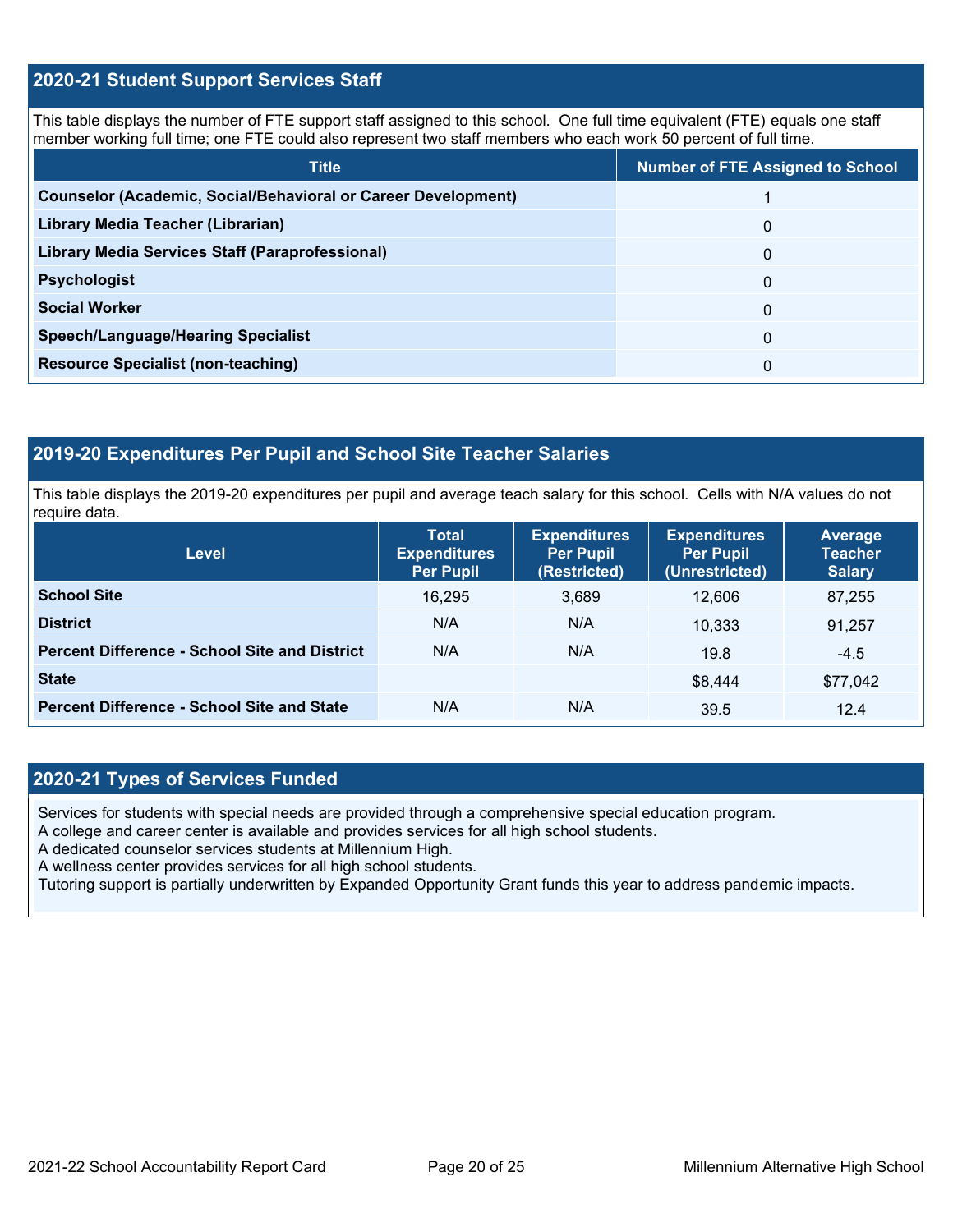#### **2019-20 Teacher and Administrative Salaries**

This table displays the 2019-20 Teacher and Administrative salaries. For detailed information on salaries, see the CDE Certification Salaries & Benefits web page at [http://www.cde.ca.gov/ds/fd/cs/.](http://www.cde.ca.gov/ds/fd/cs/)

| Category                                             | <b>District</b><br><b>Amount</b> | <b>State Average</b><br>for Districts<br>in Same Category |
|------------------------------------------------------|----------------------------------|-----------------------------------------------------------|
| <b>Beginning Teacher Salary</b>                      |                                  | \$48,119                                                  |
| <b>Mid-Range Teacher Salary</b>                      |                                  | \$74,665                                                  |
| <b>Highest Teacher Salary</b>                        |                                  | \$98,160                                                  |
| <b>Average Principal Salary (Elementary)</b>         |                                  | \$118,542                                                 |
| <b>Average Principal Salary (Middle)</b>             |                                  | \$125,068                                                 |
| <b>Average Principal Salary (High)</b>               |                                  | \$133,516                                                 |
| <b>Superintendent Salary</b>                         |                                  | \$194,199                                                 |
| <b>Percent of Budget for Teacher Salaries</b>        | 34%                              | 31%                                                       |
| <b>Percent of Budget for Administrative Salaries</b> | 5%                               | 6%                                                        |

### **2020-21 Advanced Placement (AP) Courses**

This table displays the percent of student in AP courses at this school.

#### **Percent of Students in AP Courses**

This table displays the number of AP courses offered at this school where there are student course enrollments of at least one student.

| <b>Subject</b>                  | <b>Number of AP Courses Offered</b> |
|---------------------------------|-------------------------------------|
| <b>Computer Science</b>         | 0                                   |
| <b>English</b>                  | 0                                   |
| <b>Fine and Performing Arts</b> | 0                                   |
| <b>Foreign Language</b>         | 0                                   |
| <b>Mathematics</b>              | 0                                   |
| <b>Science</b>                  | 0                                   |
| <b>Social Science</b>           | 0                                   |
| <b>Total AP Courses Offered</b> | 0                                   |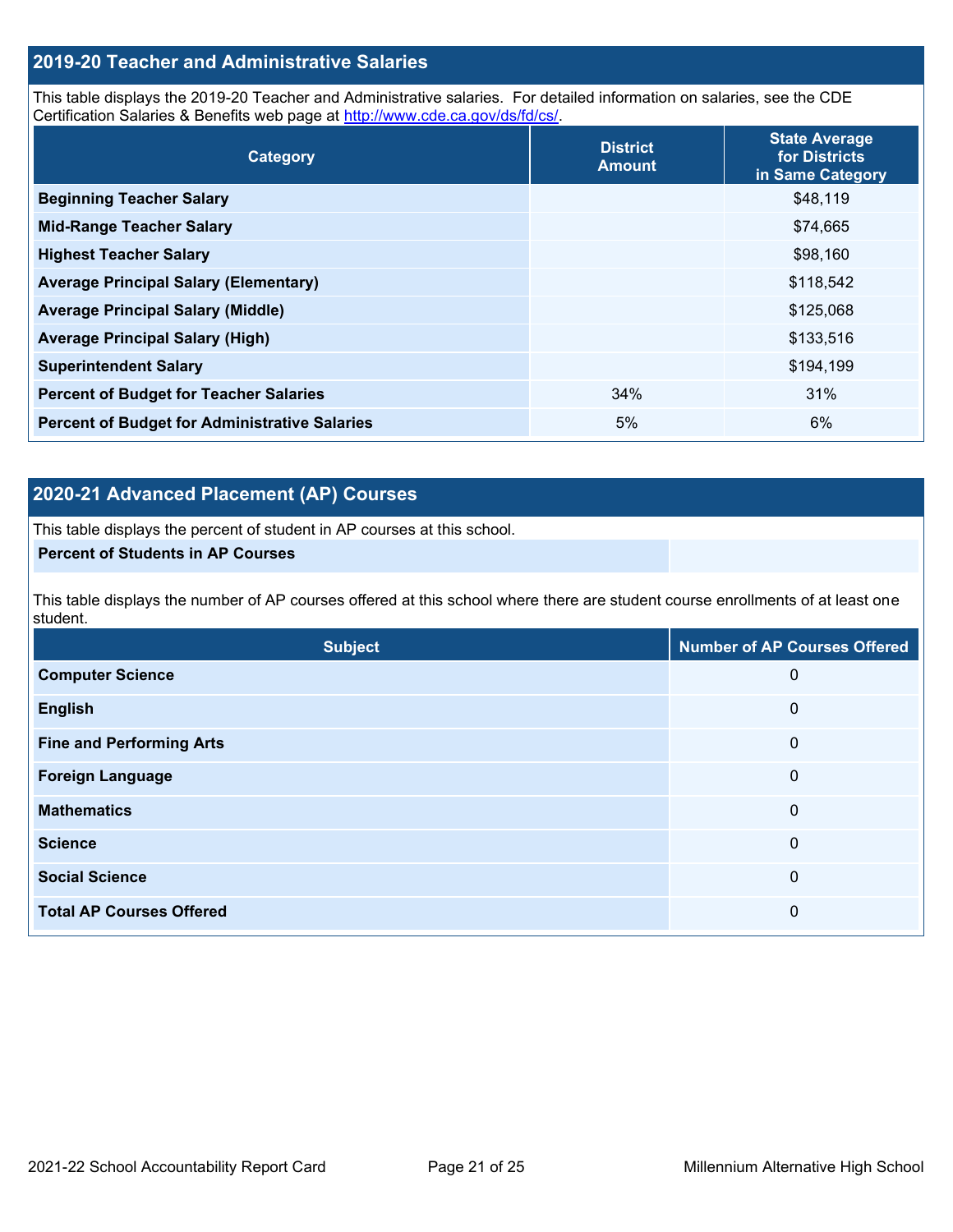#### **Professional Development**

PUSD staff members build their knowledge of curriculum and their repertoire of instructional strategies by participating in various types of professional learning: local and national conferences, on and off-site workshops, coaching cycles, and as members of professional learning communities. Prior to the 2016-17 school year, the District offered three staff development days annually where teachers were provided with a range of PD offerings on topics such as Common Core Standards training, differentiation, instructional technology, new math curriculum, and vertical alignment of standards instruction.

Beginning the 2016-17 school year, PUSD instituted a flexible professional development program, which allows all certificated staff to select the professional learning topic and structure that best fit their learning needs. The entire Millennium High School formed a professional learning community and did an in-depth study of differentiated instruction as a means of supporting students' learning needs. In 2020-21 and 21-22 all staff engaged in professional development on Executive Functioning through a partnership with Classroom Matters.

In 2021-22, the district continued their flexible professional development program. The district also deepened its work around anti-racist education. Growing out of this work, MHS staff has engaged in ongoing professional learning with outside consultants around Restorative Justice and writing our own racial autobiographies. This PD has been before and after school. At MHS, there has also been ongoing PD for teachers around tools to support literacy and access to text for our struggling readers, in alignment with our school's WASC goals as well as learning more about trauma-informed practices, in response to the student needs during the pandemic.

New teachers participate in a full day professional development orientation are assigned a mentor as part of the Teacher Induction Program (TIP) or may participate with Teachers Engaged in Active Mentoring (TEAM). Tenured teachers can also participate in coaching by participating in Teachers Engaged in Active Mentoring (TEAM).

This table displays the number of school days dedicated to staff development and continuous improvement.

| Number of school days dedicated to Staff Development and Continuous Improvement |  |  |
|---------------------------------------------------------------------------------|--|--|

# **Piedmont City Unified School District 2020-21 Local Accountability Report Card (LARC) Addendum**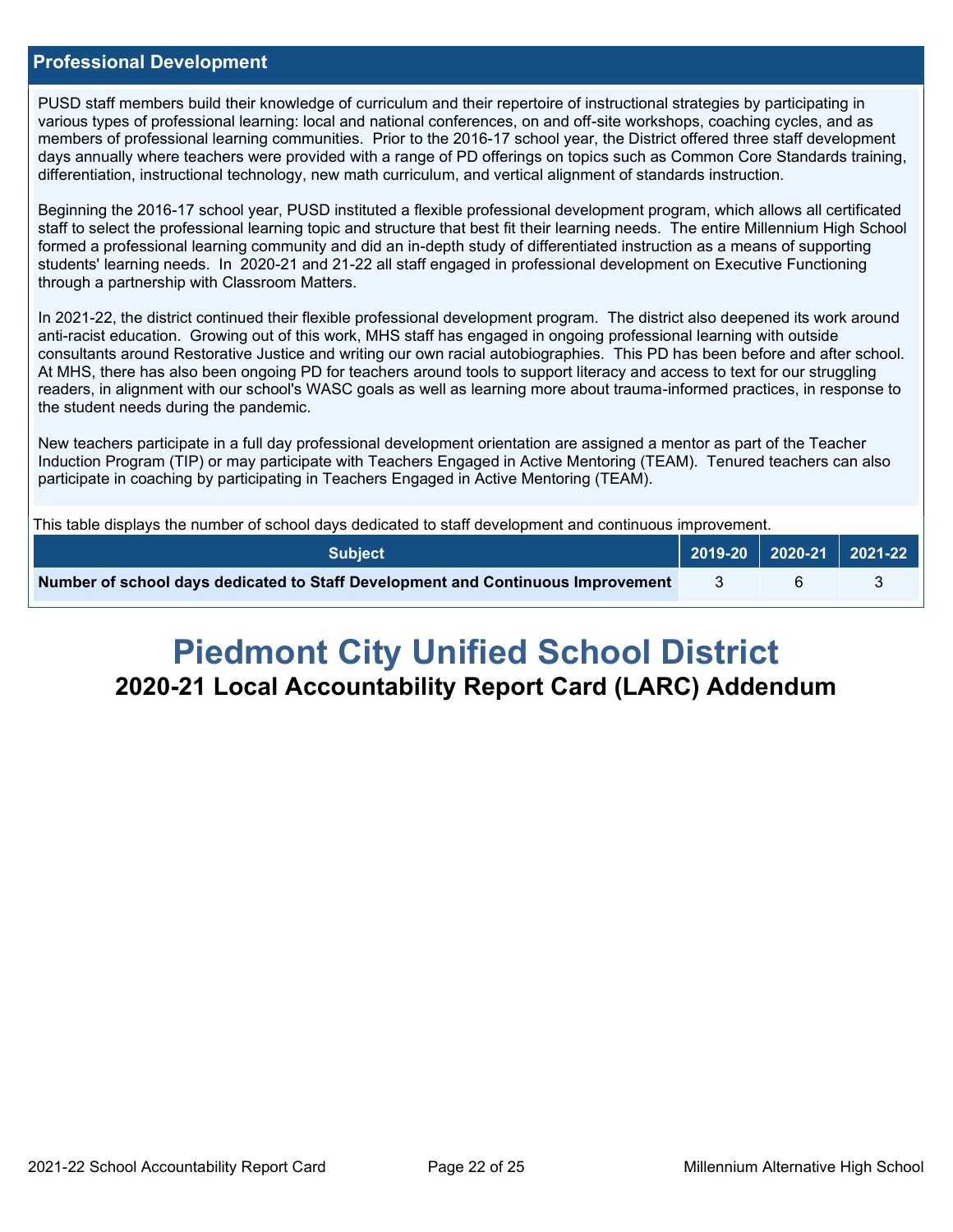# **Local Accountability Report Card (LARC) Addendum**

**2020-21 Local Accountability Report Card (LARC) Addendum Overview**



On July 14, 2021, the California State Board of Education (SBE) determined that the California Department of Education (CDE) will use the SARC as the mechanism to conduct a one-time data collection of the LEA-level aggregate test results of all school's local assessments administered during the 2020–2021 school year in order to meet the federal Every Students Succeeds Act (ESSA) reporting requirement for the Local Educational Agency Accountability Report Cards (LARCs).

Each local educational agency (LEA) is responsible for preparing and posting their annual LARC in accordance with the federal ESSA. As a courtesy, the CDE prepares and posts the LARCs on behalf of all LEAs.

Only for the 2020–2021 school year and the 2020–2021 LARCs, LEAs are required to report their aggregate local assessments test results at the LEA-level to the CDE by populating the tables below via the SARC. These data will be used to meet the LEAs' federal requirement for their LARCs. Note that it is the responsibility of the school and LEA to ensure that all student privacy and suppression rules are in place when reporting data in Tables 3 and 4 in the Addendum, as applicable.

The tables below are not part of the SBE approved 2020–2021 SARC template but rather are the mechanism by which these required data will be collected from LEAs.

For purposes of the LARC and the following tables, an LEA is defined as a school district, a county office of education, or a direct funded charter school.

| <b>2021-22 District Contact Information</b> |                                              |  |  |  |
|---------------------------------------------|----------------------------------------------|--|--|--|
| <b>District Name</b>                        | <b>Piedmont City Unified School District</b> |  |  |  |
| <b>Phone Number</b>                         | $(510) 594 - 2600$                           |  |  |  |
| Superintendent                              | Randall Booker                               |  |  |  |
| <b>Email Address</b>                        | rbooker@piedmont.k12.ca.us                   |  |  |  |
| <b>District Website Address</b>             | http://www.piedmont.k12.ca.us/               |  |  |  |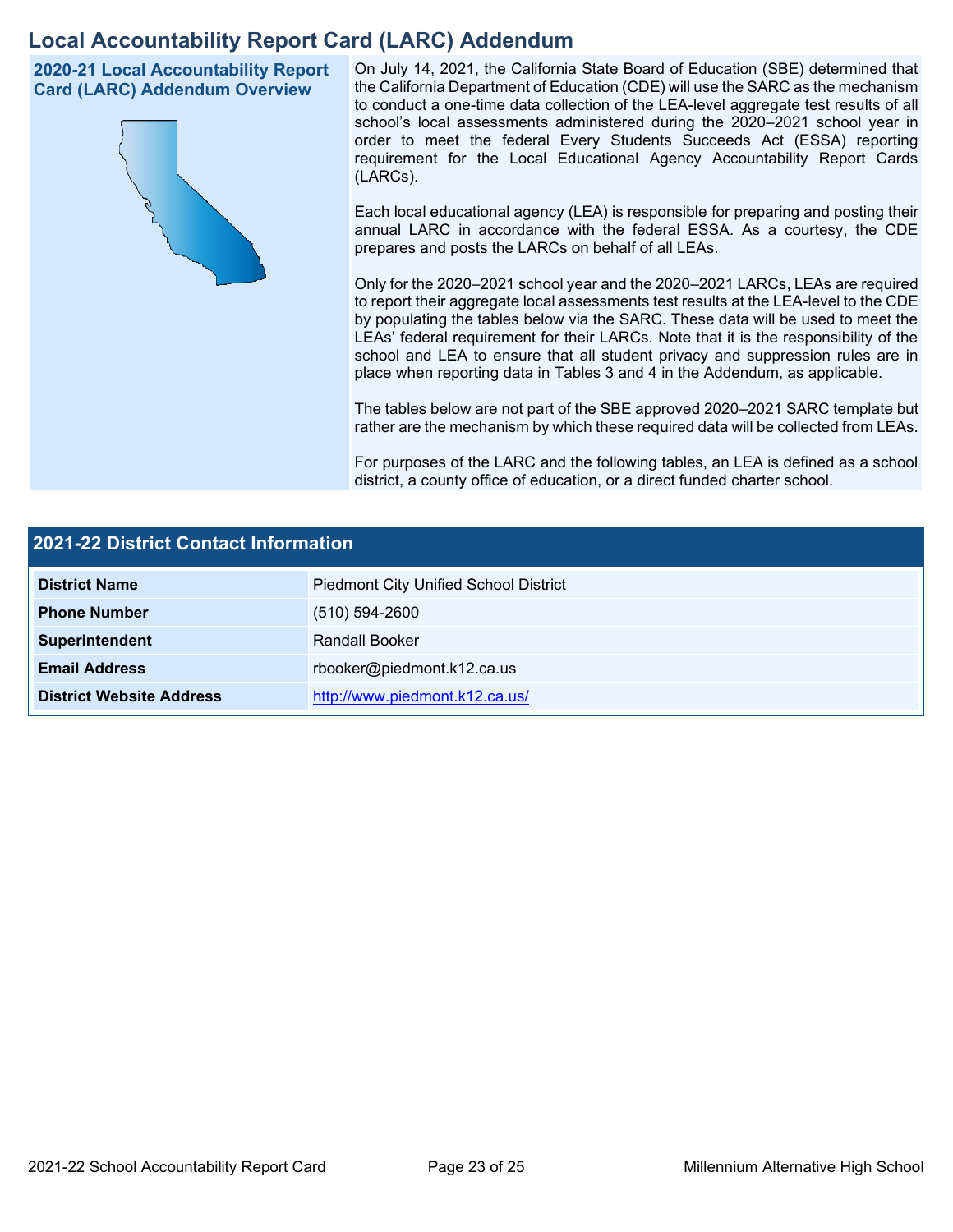### **2020-21 CAASPP Test Results in ELA by Student Group**

This table displays CAASPP test results in ELA by student group for students grades three through eight and grade eleven taking and completing a state-administered assessment. The CDE will populate this table for schools in cases where the school administered the CAASPP assessment. In cases where the school administered a local assessment instead of CAASPP, the CDE will populate this table with "NT" values, meaning this school did not test students using the CAASPP. See the local assessment(s) table for more information.

| <b>CAASPP</b><br><b>Student Groups</b>               | <b>CAASPP</b><br><b>Total</b><br><b>Enrollment</b> | <b>CAASPP</b><br><b>Number</b><br><b>Tested</b> | <b>CAASPP</b><br><b>Percent</b><br><b>Tested</b> | <b>CAASPP</b><br><b>Percent</b><br><b>Not Tested</b> | <b>CAASPP</b><br><b>Percent</b><br><b>Met or</b><br><b>Exceeded</b> |
|------------------------------------------------------|----------------------------------------------------|-------------------------------------------------|--------------------------------------------------|------------------------------------------------------|---------------------------------------------------------------------|
| <b>All Students</b>                                  | 1334                                               | 1171                                            | 87.78                                            | 12.22                                                | 84.88                                                               |
| <b>Female</b>                                        | 628                                                | 550                                             | 87.58                                            | 12.42                                                | 87.09                                                               |
| <b>Male</b>                                          | 706                                                | 621                                             | 87.96                                            | 12.04                                                | 82.93                                                               |
| American Indian or Alaska Native                     | $\mathbf 0$                                        | $\mathbf 0$                                     | $\mathbf 0$                                      | $\mathbf 0$                                          | $\mathbf 0$                                                         |
| <b>Asian</b>                                         | 184                                                | 175                                             | 95.11                                            | 4.89                                                 | 89.71                                                               |
| <b>Black or African American</b>                     | 16                                                 | 13                                              | 81.25                                            | 18.75                                                | 53.85                                                               |
| <b>Filipino</b>                                      | --                                                 | $\overline{\phantom{m}}$                        |                                                  | --                                                   |                                                                     |
| <b>Hispanic or Latino</b>                            | 126                                                | 115                                             | 91.27                                            | 8.73                                                 | 73.04                                                               |
| <b>Native Hawaiian or Pacific Islander</b>           | $\Omega$                                           | $\mathbf 0$                                     | 0                                                | $\overline{0}$                                       | $\mathbf 0$                                                         |
| <b>Two or More Races</b>                             | 267                                                | 241                                             | 90.26                                            | 9.74                                                 | 86.72                                                               |
| <b>White</b>                                         | 738                                                | 624                                             | 84.55                                            | 15.45                                                | 85.74                                                               |
| <b>English Learners</b>                              | --                                                 | $\overline{\phantom{m}}$                        | --                                               |                                                      |                                                                     |
| <b>Foster Youth</b>                                  | $\Omega$                                           | $\mathbf 0$                                     | $\mathbf{0}$                                     | $\Omega$                                             | 0                                                                   |
| <b>Homeless</b>                                      | --                                                 | $\overline{\phantom{m}}$                        | --                                               | $\overline{\phantom{a}}$                             | --                                                                  |
| <b>Military</b>                                      | 0                                                  | $\pmb{0}$                                       | 0                                                | 0                                                    | 0                                                                   |
| <b>Socioeconomically Disadvantaged</b>               | 18                                                 | 14                                              | 77.78                                            | 22.22                                                | 28.57                                                               |
| <b>Students Receiving Migrant Education Services</b> | $\Omega$                                           | $\mathbf 0$                                     | 0                                                | $\mathbf 0$                                          | $\mathbf 0$                                                         |
| <b>Students with Disabilities</b>                    | 201                                                | 157                                             | 78.11                                            | 21.89                                                | 56.05                                                               |